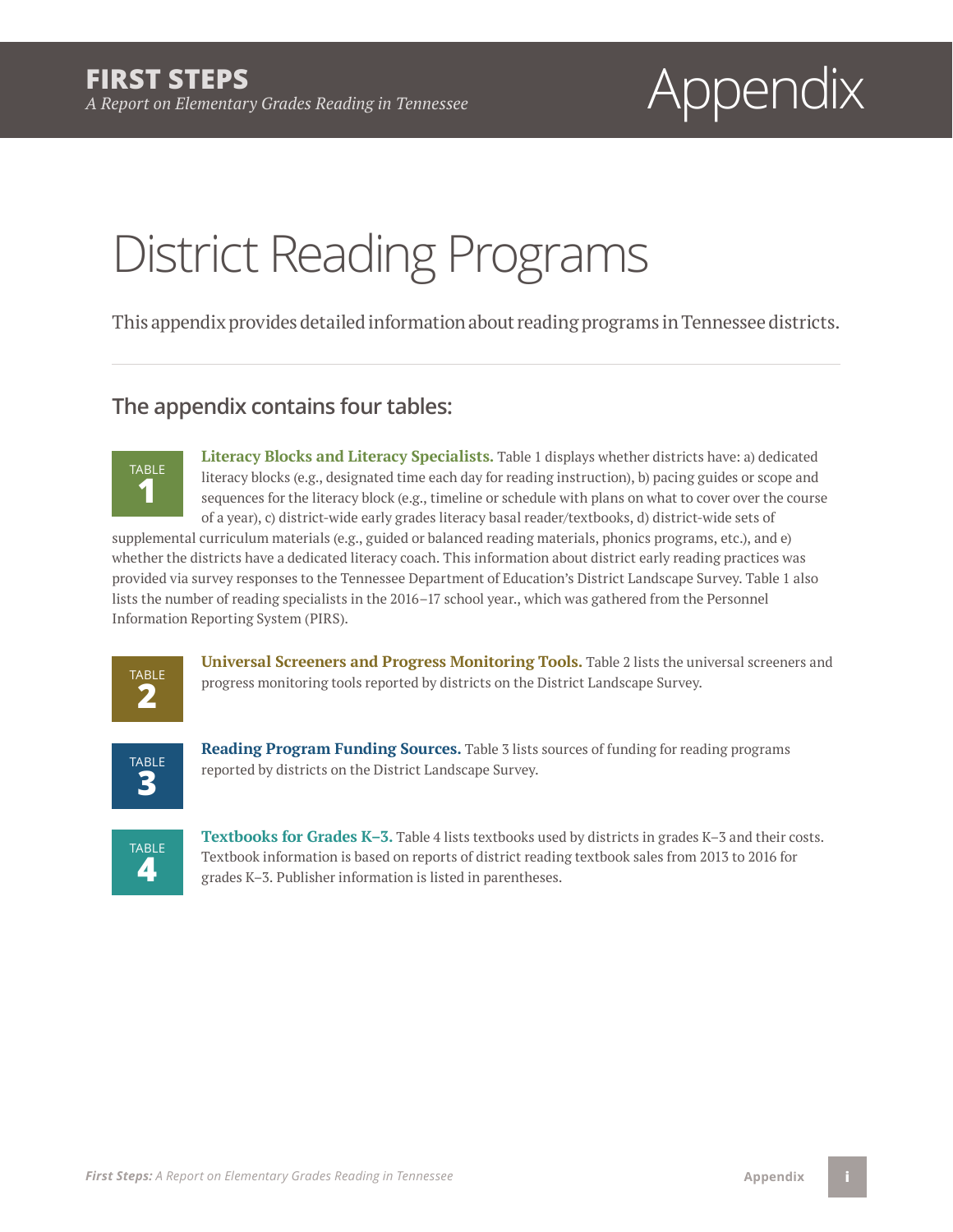

## **Reading Blocks and Reading Specialists**

|                               | Dedicated Literacy Black | Required Parines (or Bedinge) | Requires device for Reading Block<br>Districtivities Early Grades<br>District Reader[actdcdge] | Districtive Rental | Literacy Coach | Number of Reading<br>selectative of telephysics |
|-------------------------------|--------------------------|-------------------------------|------------------------------------------------------------------------------------------------|--------------------|----------------|-------------------------------------------------|
| <b>District</b>               |                          |                               |                                                                                                |                    |                |                                                 |
| Achievement School District   | Yes                      | Yes                           | No                                                                                             | Yes                | Yes            | 13                                              |
| Alamo City                    | Yes                      | N <sub>o</sub>                | No                                                                                             | Yes                | Yes            | $\overline{0}$                                  |
| Alcoa City                    | Yes                      | Yes                           | Yes                                                                                            | Yes                | Yes            | $\overline{0}$                                  |
| <b>Anderson County</b>        | Yes                      | Yes                           | Yes                                                                                            | Yes                | Yes            | 13                                              |
| Arlington Municipal           | Yes                      | Yes                           | Yes                                                                                            | Yes                | Yes            | $\mathbf{0}$                                    |
| <b>Athens City</b>            | Yes                      | Yes                           | N <sub>o</sub>                                                                                 | Yes                | <b>Yes</b>     | 5                                               |
| <b>Bartlett Municipal</b>     | Yes                      | Yes                           | Yes                                                                                            | Yes                | Yes            | $\mathbf{1}$                                    |
| <b>Bedford County</b>         | Yes                      | Yes                           | Yes                                                                                            | Yes                | Yes            | $\overline{0}$                                  |
| <b>Bells City</b>             | Yes                      | Yes                           | Yes                                                                                            | No                 | N <sub>o</sub> | $\overline{0}$                                  |
| <b>Benton County</b>          | Yes                      | Yes                           | Yes                                                                                            | N <sub>o</sub>     | No             | $\overline{0}$                                  |
| <b>Bledsoe County</b>         | Yes                      | No                            | Yes                                                                                            | No                 | Unknown        | $\overline{0}$                                  |
| <b>Blount County</b>          | <b>Yes</b>               | No                            | Yes                                                                                            | Yes                | Yes            | $\overline{3}$                                  |
| <b>Bradford SSD</b>           | Yes                      | No                            | Yes                                                                                            | Yes                | Yes            | $\overline{0}$                                  |
| <b>Bradley County</b>         | Yes                      | Yes                           | Yes                                                                                            | Yes                | Yes            | 12                                              |
| <b>Bristol City</b>           | Yes                      | Yes                           | Yes                                                                                            | Yes                | Yes            | 0                                               |
| Campbell County               | Yes                      | Yes                           | Yes                                                                                            | No                 | N <sub>o</sub> | $\overline{0}$                                  |
| Cannon County                 | Yes                      | Yes                           | Yes                                                                                            | No                 | No             | 6                                               |
| <b>Carter County</b>          | Yes                      | Yes                           | Unknown                                                                                        | Yes                | Yes            | 3                                               |
| Cheatham County               | Yes                      | Yes                           | N <sub>o</sub>                                                                                 | Yes                | Unknown        | $\overline{0}$                                  |
| <b>Chester County</b>         | Yes                      | N <sub>o</sub>                | No                                                                                             | Yes                | Yes            | $\overline{a}$                                  |
| Claiborne County              | Yes                      | Yes                           | Yes                                                                                            | Yes                | Yes            | $\mathbf{1}$                                    |
| Clarksville-Montgomery County | <b>Yes</b>               | Yes                           | Yes                                                                                            | Yes                | <b>Yes</b>     | $\mathbf{0}$                                    |
| Clay County                   | Yes                      | Yes                           | Yes                                                                                            | Yes                | Unknown        | $\overline{0}$                                  |
| Cleveland City                | Yes                      | Yes                           | Yes                                                                                            | Yes                | Yes            | $\overline{4}$                                  |
| <b>Clinton City</b>           | Yes                      | Yes                           | Yes                                                                                            | Yes                | Yes            | 2                                               |
| Cocke County                  | Unknown                  | Yes                           | Yes                                                                                            | Yes                | Yes            | $\mathbf{1}$                                    |
| Coffee County                 | Yes                      | Yes                           | Yes                                                                                            | No                 | Yes            | 2                                               |
| Collierville Municipal        | Yes                      | Yes                           | Yes                                                                                            | Yes                | Yes            | $\boldsymbol{0}$                                |
| Crockett County               | Yes                      | No                            | $\rm No$                                                                                       | Yes                | No             | $\mathbf{1}$                                    |
| <b>Cumberland County</b>      | Yes                      | Yes                           | Yes                                                                                            | Yes                | Yes            | 13                                              |
| Dayton City                   | Yes                      | Yes                           | Yes                                                                                            | Yes                | Yes            | $1\,$                                           |
| Decatur County                | Yes                      | Yes                           | Unknown                                                                                        | Yes                | Yes            | $\boldsymbol{0}$                                |
| Dekalb County                 | Yes                      | Yes                           | Yes                                                                                            | Yes                | Yes            | $\mathbf 0$                                     |
| Dickson County                | Yes                      | Yes                           | Yes                                                                                            | Yes                | Yes            | $\boldsymbol{0}$                                |
| Dyer County                   | Yes                      | Yes                           | Yes                                                                                            | Yes                | Yes            | $\boldsymbol{0}$                                |
| Dyersburg City                | Yes                      | Yes                           | $\rm No$                                                                                       | Yes                | Yes            | $\mathbf{1}$                                    |
| Elizabethton City             | Yes                      | Yes                           | Yes                                                                                            | No                 | No             | $\mathbf{2}$                                    |
| Etowah City                   | Yes                      | Yes                           | Yes                                                                                            | Yes                | Yes            | $\boldsymbol{0}$                                |
| <b>Fayette County</b>         | Yes                      | Yes                           | Yes                                                                                            | Yes                | Yes            | $\bf{0}$                                        |
| Fayetteville City             | Yes                      | Yes                           | Yes                                                                                            | $\rm No$           | No             | $\sqrt{3}$                                      |

\*In some instances districts have a common set of texts for read alouds in the early grades.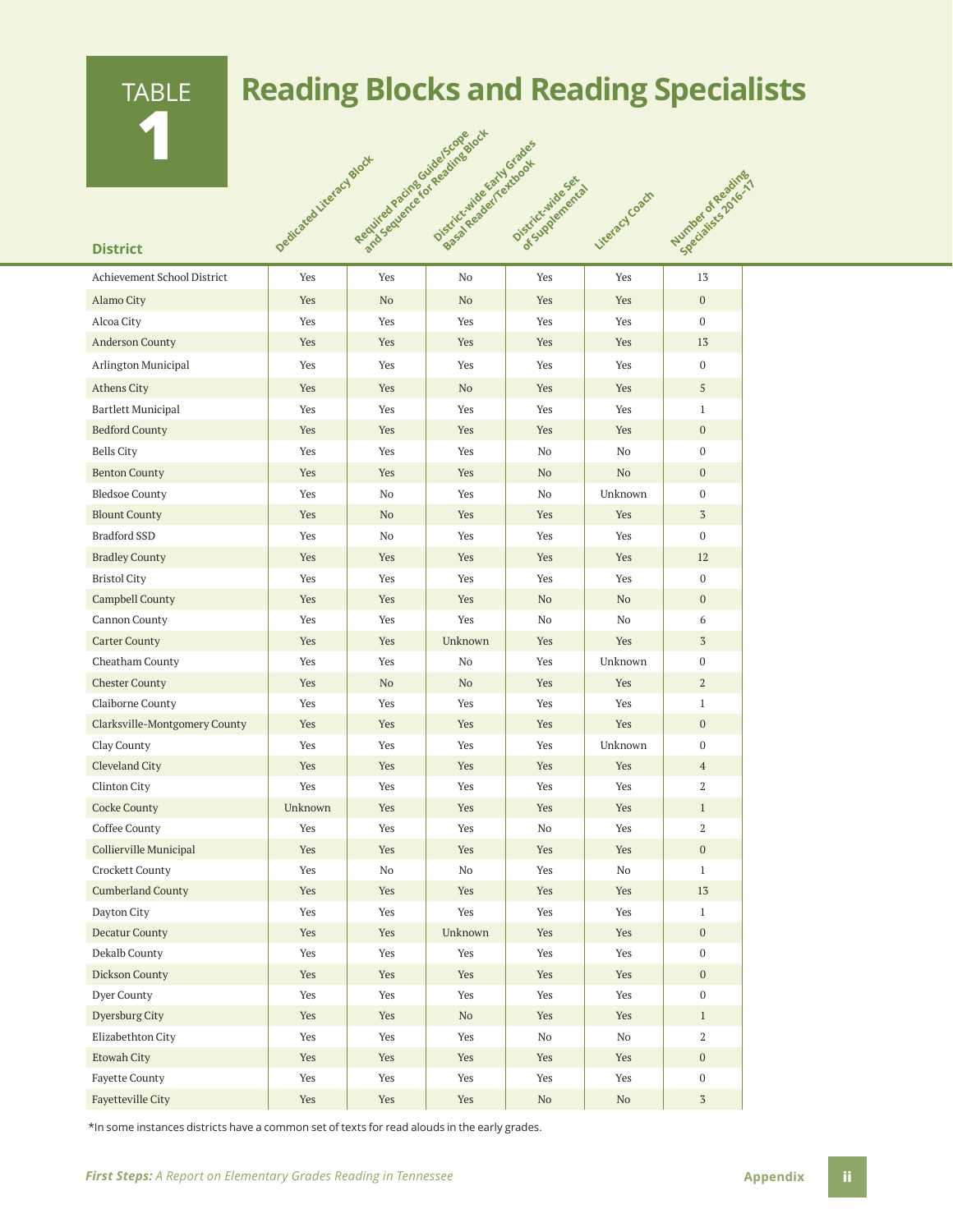

| <b>Fentress County</b>   | Yes | Yes                           | Yes | Yes      | Unknown                       | $\mathbf{1}$     |
|--------------------------|-----|-------------------------------|-----|----------|-------------------------------|------------------|
| Franklin County          | Yes | No                            | Yes | Yes      | Yes                           | $\boldsymbol{0}$ |
| Franklin SSD             | Yes | Yes                           | Yes | Yes      | Yes                           | 14               |
| Germantown Municipal     | Yes | Yes                           | Yes | Yes      | Yes                           | $\mathbf{0}$     |
| Gibson SSD               | Yes | No                            | Yes | Yes      | Yes                           | $\mathbf{0}$     |
| Giles County             | Yes | Yes                           | Yes | No       | Yes                           | $\mathbf{1}$     |
| <b>Grainger County</b>   | Yes | Yes                           | Yes | Yes      | Yes                           | 6                |
| <b>Greene County</b>     | Yes | Yes                           | Yes | Yes      | Yes                           | 6                |
| Greeneville City         | Yes | Yes                           | Yes | Yes      | Yes                           | $\boldsymbol{0}$ |
| <b>Grundy County</b>     | Yes | Yes                           | Yes | No       | N <sub>o</sub>                | $\overline{7}$   |
| Hamblen County           | Yes | No                            | Yes | Yes      | Yes                           | 2                |
| <b>Hamilton County</b>   | Yes | Yes                           | Yes | Yes      | Yes                           | $\mathbf{1}$     |
| Hancock County           | Yes | No                            | Yes | No       | No                            | $\overline{4}$   |
| Hardeman County          | Yes | No                            | Yes | No       | No                            | 6                |
| Hardin County            | Yes | Yes                           | Yes | No       | No                            | $\mathbf{1}$     |
| Hawkins County           | Yes | Yes                           | Yes | No       | Yes                           | 16               |
| Haywood County           | Yes | Yes                           | Yes | Yes      | Yes                           | $\bf{0}$         |
| <b>Henderson County</b>  | Yes | Yes                           | Yes | No       | N <sub>o</sub>                | 5                |
| Henry County             | Yes | Yes                           | Yes | Yes      | Yes                           | $\mathbf{1}$     |
| <b>Hickman County</b>    | Yes | No                            | Yes | Yes      | Yes                           | $\overline{4}$   |
| Hollow Rock-Bruceton SSD | Yes | Yes                           | Yes | Yes      | Yes                           | $\mathbf{1}$     |
| <b>Houston County</b>    | Yes | Unknown                       | Yes | No       | No                            | $\mathbf{1}$     |
| Humboldt City            | Yes | Yes                           | Yes | Yes      | Yes                           | $\bf{0}$         |
| <b>Humphreys County</b>  | Yes | No                            | Yes | Yes      | Yes                           | $\mathbf{1}$     |
| Huntindon SSD            | Yes | Yes                           | Yes | Yes      | Unknown                       | $\mathbf{1}$     |
| Jackson County           | Yes | No                            | Yes | No       | N <sub>o</sub>                | $\mathbf{0}$     |
| Jackson-Madison County   | Yes | No                            | Yes | No       | No                            | 3                |
| Jefferson County         | Yes | Yes                           | Yes | Yes      | Yes                           | 5                |
| Johnson City             | Yes | Yes                           | Yes | Yes      | Yes                           | 5                |
| Johnson County           | Yes | Yes                           | Yes | Yes      | Yes                           | 5                |
| <b>Kingsport City</b>    | Yes | Yes                           | No  | Yes      | Yes                           | 5                |
| <b>Knox County</b>       | Yes | No                            | Yes | Yes      | Yes                           | 53               |
| Lake County              | Yes | Yes                           | Yes | Yes      | Yes                           | 5                |
| Lakeland Municipal       | Yes | Yes                           | Yes | Yes      | Yes                           | $\mathbf{1}$     |
| Lauderdale County        | Yes | Yes                           | No  | Yes      | Yes                           | 0                |
| <b>Lawrence County</b>   | Yes | Yes                           | Yes | Yes      | Yes                           | $\boldsymbol{0}$ |
| Lebanon SSD              | Yes | Yes                           | Yes | Yes      | Yes                           | 6                |
| Lenoir City              | Yes | Yes                           | Yes | $\rm No$ | Yes                           | $\sqrt{3}$       |
| Lewis County             | Yes | $\rm No$                      | Yes | Unknown  | Unknown                       | $\boldsymbol{0}$ |
| Lexington City           | Yes | Yes                           | Yes | Yes      | Yes                           | $\boldsymbol{0}$ |
| Lincoln County           | Yes | Yes                           | Yes | Yes      | Unknown                       | $\mathbf 0$      |
| <b>Loudon County</b>     | Yes | $\operatorname{\mathsf{Yes}}$ | Yes | Yes      | $\operatorname{\mathsf{Yes}}$ | $11\,$           |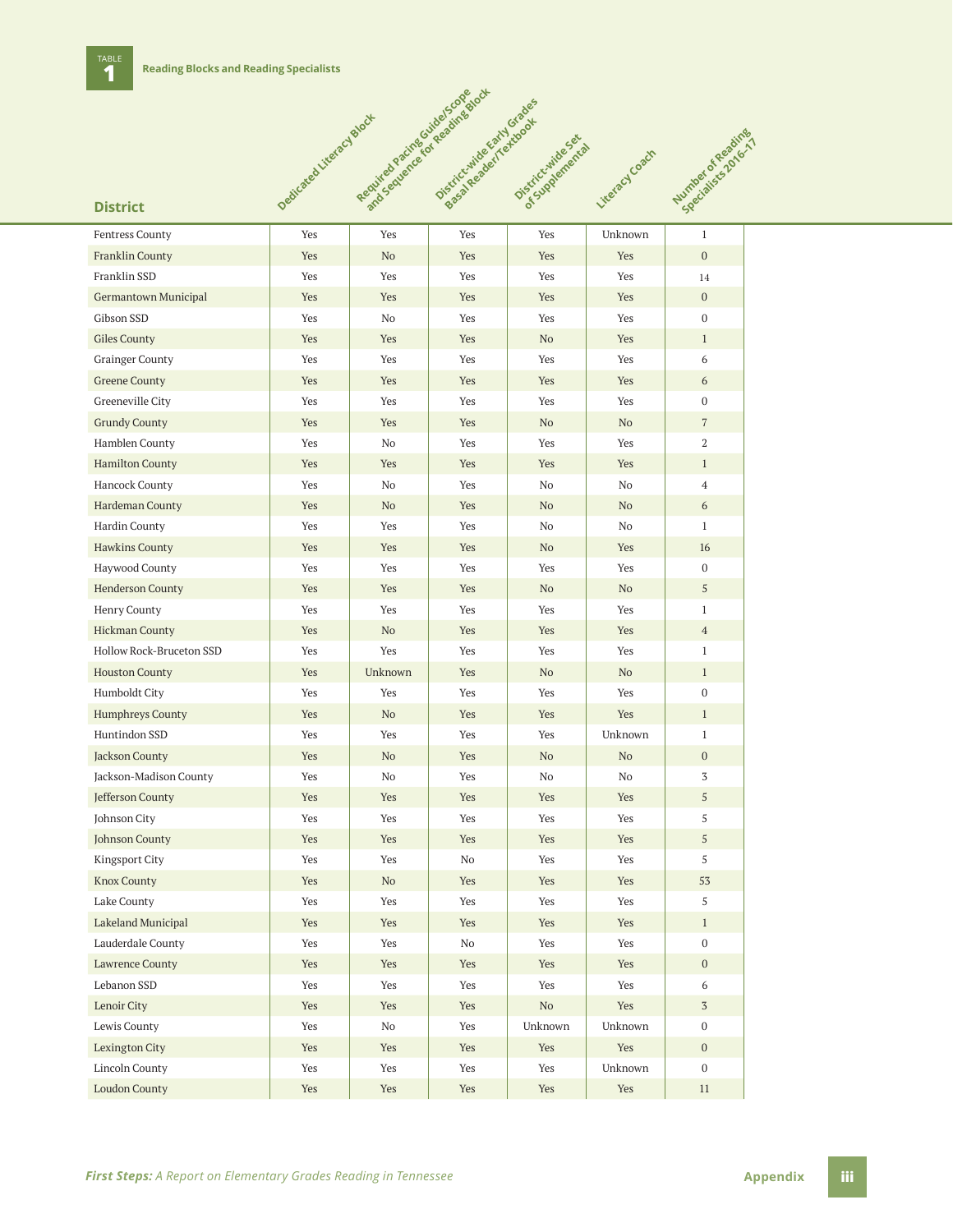

| Macon County               | Yes     | Yes                           | Yes      | Yes                           | Unknown                       | 12               |
|----------------------------|---------|-------------------------------|----------|-------------------------------|-------------------------------|------------------|
| Manchester City            | Yes     | Yes                           | Yes      | Yes                           | Yes                           | $\mathbf{1}$     |
| <b>Marion County</b>       | Yes     | Yes                           | Yes      | No                            | No                            | $\overline{4}$   |
| Marshall County            | Yes     | Yes                           | Yes      | Yes                           | Yes                           | $\overline{4}$   |
| Maryville City             | Yes     | Yes                           | No       | Yes                           | Yes                           | 3                |
| Maury County               | Yes     | Yes                           | No       | No.                           | Yes                           | $\mathbf{0}$     |
| McKenzie SSD               | Yes     | No                            | No       | No                            | No                            | $\bf{0}$         |
| <b>McMinn County</b>       | Yes     | Yes                           | Yes      | Yes                           | Yes                           | $\mathbf{0}$     |
| McNairy County             | Yes     | Yes                           | Yes      | Yes                           | $\operatorname{Yes}$          | $\mathbf 0$      |
| Meigs County               | Yes     | Yes                           | Yes      | Yes                           | Yes                           | $\overline{a}$   |
| Metro Nashville (Davidson) | Yes     | Yes                           | Yes      | Yes                           | Yes                           | 21               |
| Milan SSD                  | Yes     | Yes                           | Yes      | Yes                           | Yes                           | 9                |
| Millington Municipal       | Yes     | Yes                           | Yes      | No                            | Unknown                       | $\mathbf{0}$     |
| Monroe County              | Yes     | No                            | Yes      | Yes                           | Yes                           | $\mathbf{1}$     |
| Moore County               | Yes     | No                            | Yes      | Yes                           | Yes                           | $\boldsymbol{0}$ |
| Morgan County              | Unknown | No                            | Yes      | No                            | No                            | $\mathbf{0}$     |
| Murfreesboro City          | Yes     | Yes                           | No       | Yes                           | Yes                           | 37               |
| Newport City               | No      | Yes                           | Yes      | Yes                           | Yes                           | $\mathbf{0}$     |
| Oak Ridge City             | Yes     | Yes                           | Yes      | Yes                           | Yes                           | 10               |
| <b>Obion County</b>        | Yes     | Yes                           | No       | Yes                           | Yes                           | $\sqrt{5}$       |
| Oneida SSD                 | Yes     | Yes                           | Yes      | Yes                           | Yes                           | $\mathbf{1}$     |
| Overton County             | No      | Yes                           | Yes      | Yes                           | Unknown                       | $\mathbf{1}$     |
| Paris SSD                  | Yes     | Yes                           | No       | Yes                           | Yes                           | $\mathbf{1}$     |
| Perry County               | Yes     | No                            | Yes      | No                            | No                            | $\sqrt{2}$       |
| Pickett County             | Yes     | Yes                           | Yes      | No                            | Yes                           | $\bf{0}$         |
| Polk County                | Yes     | Yes                           | No       | No                            | No                            | $\mathbf{1}$     |
| Putnam County              | Yes     | Yes                           | Yes      | Yes                           | Yes                           | 5                |
| Rhea County                | Yes     | No                            | Yes      | Yes                           | Yes                           | 13               |
| Richard City               | Yes     | Yes                           | Yes      | Yes                           | Unknown                       | $\mathbf 0$      |
| Roane County               | Yes     | Yes                           | No       | Yes                           | Yes                           | $\mathbf{2}$     |
| Robertson County           | Yes     | Yes                           | Yes      | Yes                           | Yes                           | 7                |
| Rogersville City           | Yes     | No                            | Yes      | Yes                           | Yes                           | $\mathbf{1}$     |
| Rutherford County          | No      | Yes                           | Yes      | No                            | No                            | 0                |
| <b>Scott County</b>        | Unknown | Yes                           | Yes      | Yes                           | Yes                           | $\mathbf{1}$     |
| Sequatchie County          | Yes     | Yes                           | Yes      | Yes                           | Yes                           | $\,2$            |
| Sevier County              | Yes     | Yes                           | Yes      | No                            | Yes                           | $35\,$           |
| Shelby County              | Unknown | Unknown                       | Unknown  | Unknown                       | Unknown                       | $\overline{4}$   |
| Smith County               | Yes     | Yes                           | Yes      | Yes                           | Unknown                       | $\,7$            |
| South Carroll SSD          | Yes     | Yes                           | Yes      | Yes                           | Yes                           | $\mathbf{0}$     |
| <b>Stewart County</b>      | Yes     | $\rm No$                      | $\rm No$ | Yes                           | Yes                           | $\mathbf{1}$     |
| Sullivan County            | Yes     | Yes                           | $\rm No$ | Yes                           | Yes                           | $\mathbf{1}$     |
| <b>Sumner County</b>       | Unknown | $\operatorname{\mathsf{Yes}}$ | $\rm No$ | $\operatorname{\mathsf{Yes}}$ | $\operatorname{\mathsf{Yes}}$ | $\overline{4}$   |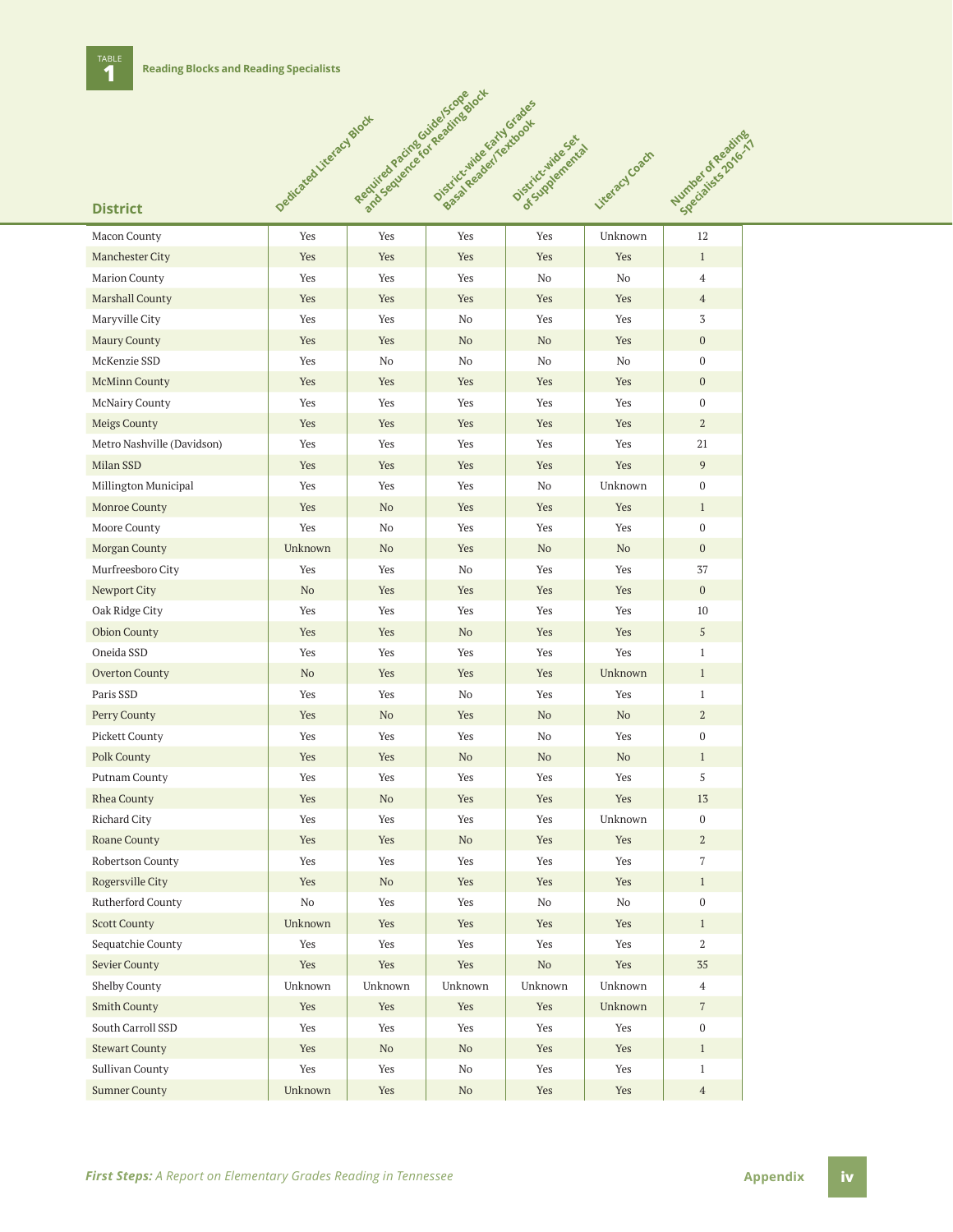

| Sweetwater City          | Unknown        | Yes            | Yes            | Yes            | Yes            | 3              |
|--------------------------|----------------|----------------|----------------|----------------|----------------|----------------|
| <b>Tipton County</b>     | Yes            | Yes            | <b>Yes</b>     | N <sub>o</sub> | N <sub>o</sub> | $\mathbf{0}$   |
| TN School for Blind      | Unknown        | N <sub>0</sub> | Yes            | N <sub>o</sub> | N <sub>o</sub> | Unknown        |
| TN School for Deaf       | Yes            | N <sub>o</sub> | N <sub>o</sub> | N <sub>o</sub> | N <sub>o</sub> | Unknown        |
| <b>Trenton SSD</b>       | Yes            | Yes            | Yes            | Yes            | Yes            | 3              |
| <b>Trousdale County</b>  | Yes            | Yes            | Yes            | Yes            | Yes            | $\mathbf{0}$   |
| Tullahoma City           | Yes            | Yes            | No             | No             | No             | $\mathbf{1}$   |
| <b>Unicoi County</b>     | Yes            | Yes            | Yes            | Yes            | Yes            | 6              |
| <b>Union City</b>        | Yes            | Yes            | No             | Yes            | Yes            | $\overline{4}$ |
| <b>Union County</b>      | Yes            | Yes            | <b>Yes</b>     | Yes            | Yes            | $\mathbf{0}$   |
| Van Buren County         | Yes            | N <sub>0</sub> | Yes            | N <sub>o</sub> | N <sub>0</sub> | $\mathbf{1}$   |
| W TN School for Deaf     | Yes            | N <sub>o</sub> | <b>Yes</b>     | N <sub>o</sub> | N <sub>o</sub> | Unknown        |
| Warren County            | Yes            | Yes            | Yes            | N <sub>0</sub> | No             | $\mathbf{0}$   |
| <b>Washington County</b> | Yes            | Yes            | Yes            | Yes            | Unknown        | $\mathbf{0}$   |
| Wayne County             | N <sub>o</sub> | N <sub>0</sub> | Yes            | N <sub>0</sub> | N <sub>o</sub> | $\mathbf{1}$   |
| <b>Weakley County</b>    | Yes            | Yes            | Unknown        | Yes            | Yes            | 6              |
| West Carroll SSD         | Yes            | Yes            | Yes            | Unknown        | Unknown        | $\mathbf{0}$   |
| <b>White County</b>      | Yes            | Yes            | Yes            | Yes            | Yes            | 3              |
| Williamson County        | Yes            | Yes            | Yes            | N <sub>o</sub> | Yes            | $\mathbf{0}$   |
| <b>Wilson County</b>     | Yes            | Yes            | Yes            | Yes            | Yes            | $\mathbf{1}$   |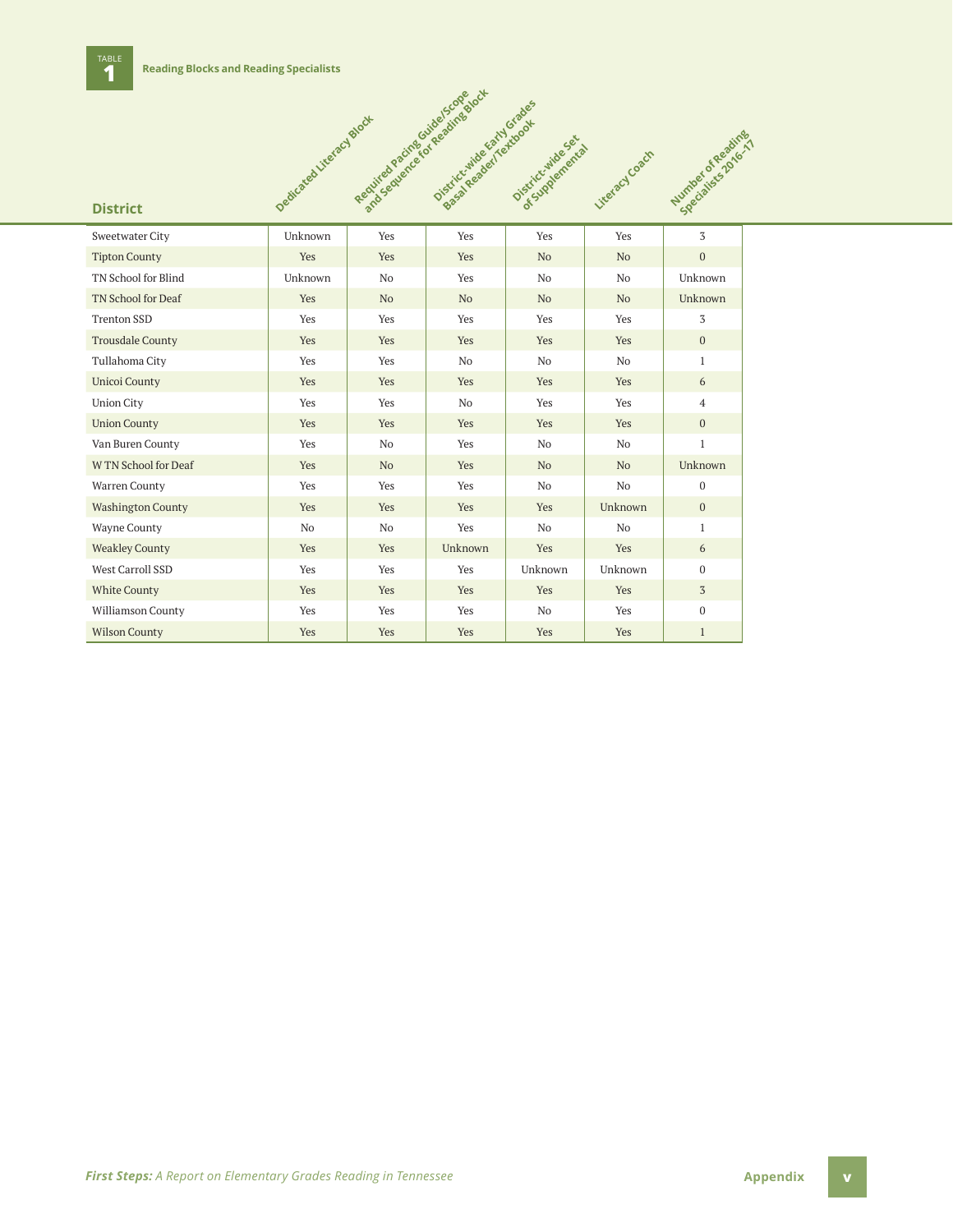# TABLE **2**

### **Universal Screeners and Progress Monitoring Tools**

| <b>District</b>                      | <b>Universal Screener(s)</b> | <b>Progress Monitoring Tool(s)</b> |
|--------------------------------------|------------------------------|------------------------------------|
| Achievement School District          | easyCBM                      | easyCBM                            |
| Alamo City                           | <b>DIBELS</b>                | <b>DIBELS</b>                      |
| Alcoa City                           | <b>STAR</b>                  | AIMSweb                            |
| <b>Anderson County</b>               | <b>MAP</b>                   | easyCBM                            |
| Arlington City                       | AIMSweb                      | AIMSweb                            |
| <b>Athens City</b>                   | <b>STAR</b>                  | <b>STAR</b>                        |
| <b>Bartlett City</b>                 | AIMSweb                      | AIMSweb                            |
| <b>Bedford County</b>                | AIMSweb                      | AIMSweb                            |
| <b>Bells City</b>                    | <b>STAR</b>                  | AIMSweb                            |
| <b>Benton County</b>                 | AIMSweb                      | AIMSweb                            |
| <b>Bledsoe County</b>                | DIBELS, easyCBM              | DIBELS, easyCBM                    |
| <b>Blount County</b>                 | <b>STAR</b>                  | AIMSweb                            |
| <b>Bradford SSD</b>                  | easyCBM                      | easyCBM                            |
| <b>Bradley County</b>                | AIMSweb                      | AIMSweb                            |
| <b>Bristol City</b>                  | <b>STAR</b>                  | AIMSweb                            |
| <b>Campbell County</b>               | easyCBM                      | easyCBM                            |
| Cannon County                        | AIMSweb                      | AIMSweb                            |
| <b>Carter County</b>                 | <b>STAR</b>                  | <b>STAR</b>                        |
| Cheatham County                      | easyCBM                      | easyCBM                            |
| <b>Chester County</b>                | AIMSweb                      | AIMSweb                            |
| Claiborne County                     | AIMSweb                      | AIMSweb                            |
| <b>Clarksville-Montgomery County</b> | <b>Path Driver</b>           | Path Driver                        |
| Clay County                          | <b>MAP</b>                   | AIMSweb                            |
| <b>Cleveland City</b>                | easyCBM                      | easyCBM                            |
| Clinton City                         | easyCBM                      | easyCBM                            |
| <b>Cocke County</b>                  | AIMSweb                      | AIMSweb                            |
| Coffee County                        | AIMSweb                      | AIMSweb                            |
| <b>Collierville City</b>             | <b>STAR</b>                  | easyCBM                            |
| Crockett County                      | AIMSweb                      | AIMSweb                            |
| <b>Cumberland County</b>             | <b>STAR</b>                  | easyCBM                            |
| Dayton City                          | easyCBM                      | easyCBM                            |
| <b>Decatur County</b>                | $\ensuremath{\mathrm{STAR}}$ | <b>STAR</b>                        |
| Dekalb County                        | <b>DIBELS</b>                | $\text{STAR}{}$                    |
| <b>Dickson County</b>                | AIMSweb                      | AIMSweb                            |
| Dyer County                          | <b>DIBELS</b>                | <b>DIBELS</b>                      |
| <b>Dyersburg City</b>                | <b>STAR</b>                  | AIMSweb                            |
| Elizabethton City                    | AIMSweb                      | AIMSweb                            |
| <b>Etowah City</b>                   | AIMSweb                      | AIMSweb                            |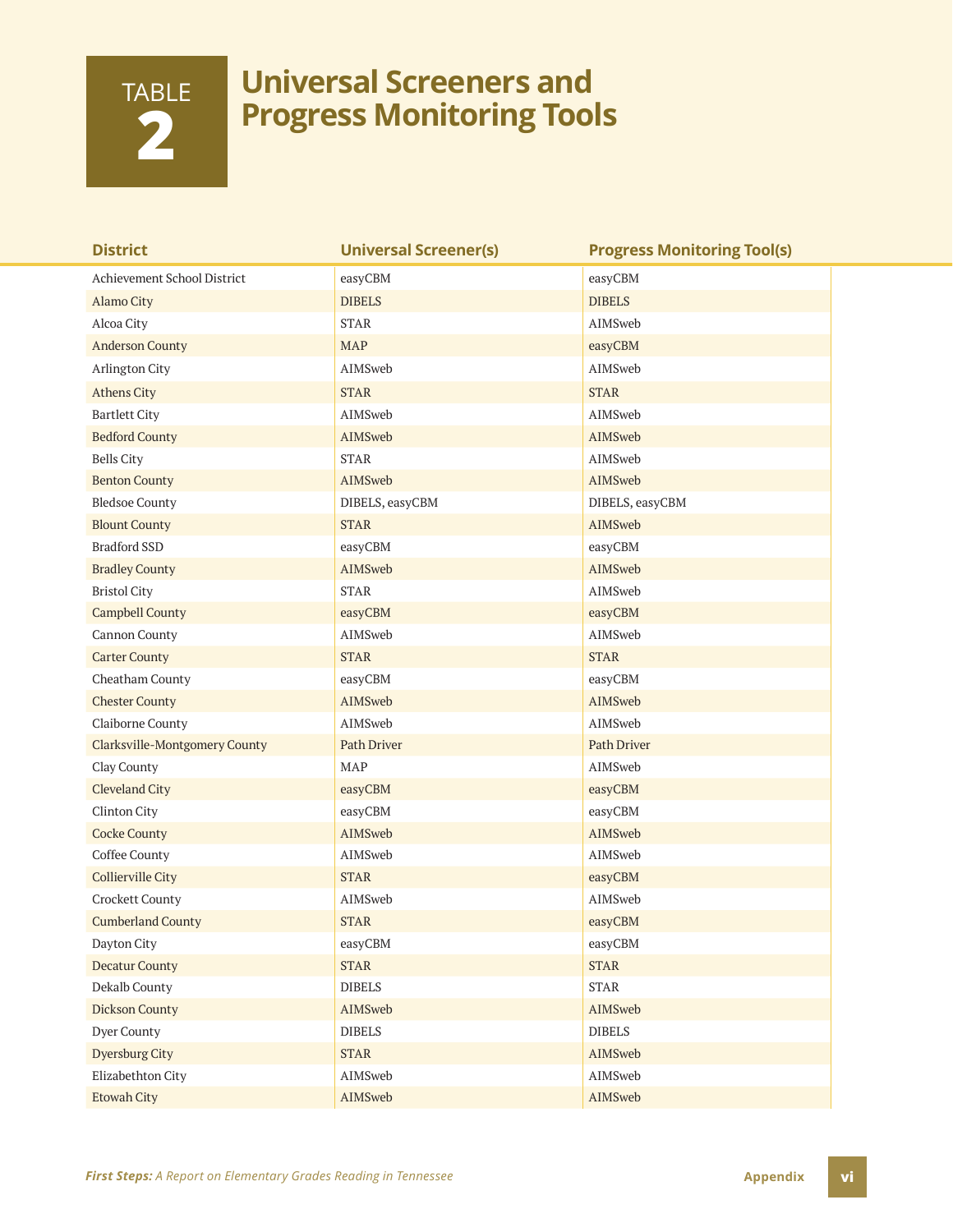| <b>District</b>          | <b>Universal Screener(s)</b> | <b>Progress Monitoring Tool(s)</b> |
|--------------------------|------------------------------|------------------------------------|
| <b>Fayette County</b>    | <b>STAR</b>                  | <b>STAR</b>                        |
| <b>Fayetteville City</b> | AIMSweb                      | AIMSweb                            |
| Fentress County          | AIMSweb                      | MAP                                |
| <b>Franklin County</b>   | easyCBM                      | easyCBM                            |
| Franklin SSD             | STAR, AIMSweb                | STAR, AIMSweb                      |
| Germantown City          | easyCBM                      | easyCBM                            |
| Gibson SSD               | AIMSweb                      | AIMSweb                            |
| <b>Giles County</b>      | AIMSweb                      | AIMSweb                            |
| <b>Grainger County</b>   | <b>DIBELS</b>                | <b>DIBELS</b>                      |
| <b>Greene County</b>     | iReady                       | easyCBM                            |
| Greeneville City         | <b>STAR</b>                  | <b>STAR</b>                        |
| <b>Grundy County</b>     | <b>STAR</b>                  | <b>STAR</b>                        |
| Hamblen County           | easyCBM                      | easyCBM                            |
| <b>Hamilton County</b>   | easyCBM                      | easyCBM                            |
| Hancock County           | easyCBM                      | SPIRE                              |
| Hardeman County          | <b>STAR</b>                  | easyCBM                            |
| Hardin County            | easyCBM                      | easyCBM                            |
| <b>Hawkins County</b>    | AIMSweb                      | AIMSweb                            |
| Haywood County           | DIBELS, STAR                 | DIBELS, STAR                       |
| <b>Henderson County</b>  | AIMSweb                      | AIMSweb                            |
| Henry County             | AIMSweb                      | AIMSweb                            |
| <b>Hickman County</b>    | AIMSweb                      | AIMSweb                            |
| Hollow Rock - Bruceton   | AIMSweb                      | AIMSweb                            |
| <b>Houston County</b>    | easyCBM, STAR                | easyCBM, STAR                      |
| Humboldt City            | AIMSweb                      | AIMSweb                            |
| <b>Humphreys County</b>  | iReady                       | iReady                             |
| Huntingdon SSD           | AIMSweb                      | AIMSweb                            |
| <b>Jackson County</b>    | AIMSweb                      | AIMSweb                            |
| Jackson-Madison County   | AIMSweb                      | AIMSweb                            |
| Jefferson County         | easyCBM                      | easyCBM                            |
| Johnson City             | easyCBM                      | AIMSweb                            |
| <b>Johnson County</b>    | AIMSweb                      | AIMSweb                            |
| Kingsport City           | easyCBM                      | easyCBM                            |
| <b>Knox County</b>       | AIMSweb                      | AIMSweb                            |
| Lake County              | AIMSweb                      | AIMSweb                            |
| <b>Lakeland City</b>     | easyCBM                      | easyCBM                            |
| Lauderdale County        | AIMSweb                      | AIMSweb                            |
| <b>Lawrence County</b>   | <b>STAR</b>                  | AIMSweb                            |
| Lebanon SSD              | <b>DIBELS</b>                | easyCBM                            |
| Lenoir City              | iReady                       | AIMSweb                            |

*First Steps: A Report on Elementary Grades Reading in Tennessee* **<b>Appendix Appendix Vii**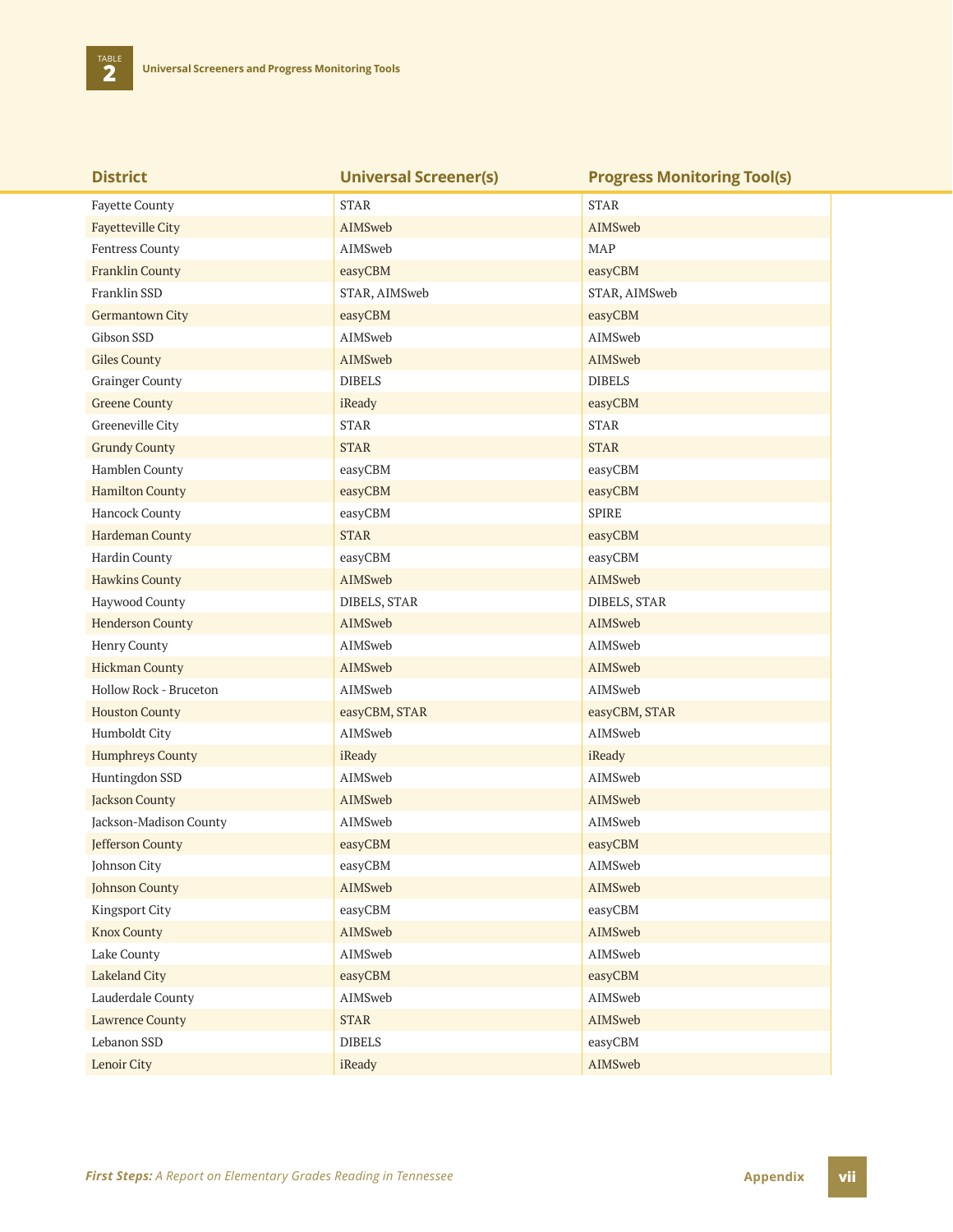| <b>District</b>               | <b>Universal Screener(s)</b> | <b>Progress Monitoring Tool(s)</b> |
|-------------------------------|------------------------------|------------------------------------|
| Lewis County                  | Path Driver                  | Path Driver                        |
| <b>Lexington City</b>         | <b>STAR</b>                  | <b>STAR</b>                        |
| Lincoln County                | <b>STAR</b>                  | easyCBM                            |
| <b>Loudon County</b>          | AIMSweb                      | AIMSweb                            |
| Macon County                  | AIMSweb                      | AIMSweb                            |
| Manchester City               | easyCBM                      | AIMSweb                            |
| Marion County                 | AIMSweb                      | AIMSweb                            |
| <b>Marshall County</b>        | <b>DIBELS</b>                | <b>DIBELS</b>                      |
| Maryville City                | <b>STAR</b>                  | AIMSweb                            |
| <b>Maury County</b>           | AIMSweb                      | AIMSweb                            |
| McKenzie SSD                  | AIMSweb                      | AIMSweb, STAR                      |
| <b>McMinn County</b>          | <b>STAR</b>                  | <b>STAR</b>                        |
| McNairy County                | AIMSweb                      | <b>STAR</b>                        |
| <b>Meigs County</b>           | easyCBM                      | easyCBM                            |
| Metro Nashville (Davidson)    | FastBridge                   | FastBridge                         |
| Milan Special School District | <b>DIBELS</b>                | <b>DIBELS</b>                      |
| Millington City               | AIMSweb                      | AIMSweb                            |
| <b>Monroe County</b>          | <b>STAR</b>                  | <b>STAR</b>                        |
| Moore County                  | easyCBM                      | easyCBM                            |
| Morgan County                 | iReady                       | easyCBM                            |
| Murfreesboro City             | AIMSweb                      | AIMSweb                            |
| Newport City                  | easyCBM                      | easyCBM                            |
| Oak Ridge City                | <b>STAR</b>                  | AIMSweb                            |
| <b>Obion County</b>           | AIMSweb                      | AIMSweb                            |
| Oneida SSD                    | MAP                          | easyCBM                            |
| <b>Overton County</b>         | AIMSweb                      | AIMSweb                            |
| Paris SSD                     | <b>STAR</b>                  | easyCBM                            |
| Perry County                  | AIMSweb                      | AIMSweb                            |
| Pickett County                | AIMSweb                      | AIMSweb                            |
| <b>Polk County</b>            | <b>STAR</b>                  | <b>STAR</b>                        |
| Putnam County                 | MAP                          | easyCBM                            |
| <b>Rhea County</b>            | iReady                       | iReady, easyCBM                    |
| Richard City                  | AIMSweb                      | AIMSweb, STAR                      |
| <b>Roane County</b>           | iReady                       | easyCBM                            |
| Robertson County              | easyCBM                      | easyCBM                            |
| Rogersville City              | AIMSweb                      | AIMSweb                            |
| Rutherford County             | easyCBM                      | easyCBM                            |
| <b>Scott County</b>           | easyCBM                      | easyCBM                            |
| Sequatchie County             | easyCBM                      | easyCBM                            |
| <b>Sevier County</b>          | AIMSweb, STAR                | AIMSweb                            |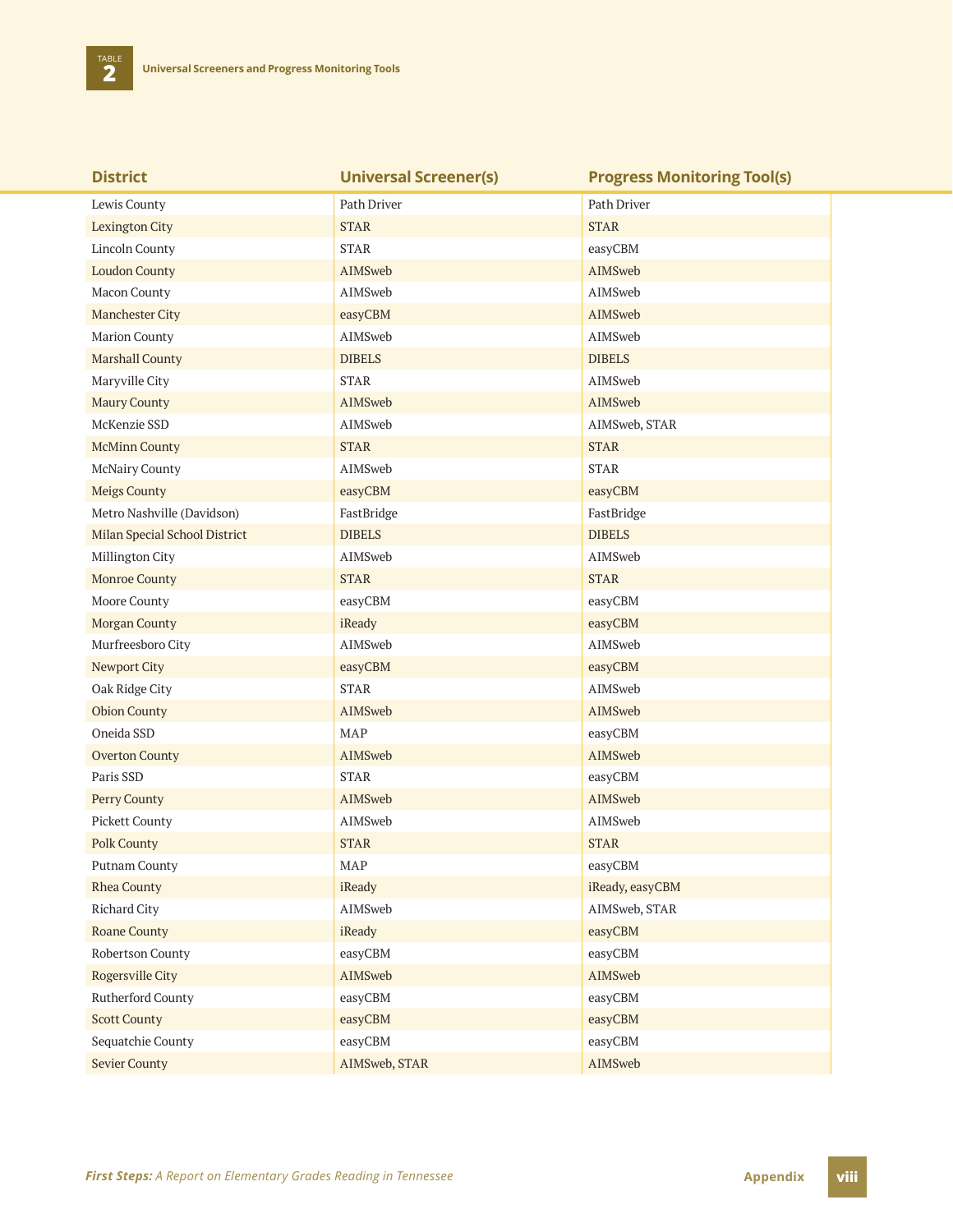| <b>District</b>          | <b>Universal Screener(s)</b> | <b>Progress Monitoring Tool(s)</b> |
|--------------------------|------------------------------|------------------------------------|
| <b>Shelby County</b>     | Unknown                      | Unknown                            |
| <b>Smith County</b>      | AIMSweb                      | AIMSweb                            |
| South Carroll SSD        | <b>STAR</b>                  | <b>STAR</b>                        |
| <b>Stewart County</b>    | easyCBM                      | easyCBM                            |
| Sullivan County          | AIMSweb                      | AIMSweb                            |
| <b>Sumner County</b>     | easyCBM                      | easyCBM                            |
| <b>Sweetwater City</b>   | <b>STAR</b>                  | AIMSweb                            |
| <b>Tipton County</b>     | easyCBM                      | easyCBM                            |
| TN School for the Blind  | Multiple assessments         | Multiple assessments               |
| TN School for the Deaf   | No district-wide requirement | Easy IEP                           |
| <b>Trenton SSD</b>       | AIMSweb                      | iReady                             |
| <b>Trousdale County</b>  | <b>DIBELS</b>                | <b>DIBELS</b>                      |
| Tullahoma City           | <b>STAR</b>                  | <b>STAR</b>                        |
| <b>Unicoi County</b>     | <b>STAR</b>                  | AIMSweb                            |
| <b>Union City</b>        | AIMSweb                      | AIMSweb                            |
| <b>Union County</b>      | AIMSweb                      | AIMSweb                            |
| Van Buren County         | <b>STAR</b>                  | AIMSweb                            |
| W TN School for the Deaf | easyCBM                      | easyCBM                            |
| Warren County            | AIMSweb, STAR                | AIMSweb, easyCBM                   |
| <b>Washington County</b> | <b>STAR</b>                  | AIMSweb, easyCBM                   |
| Wayne County             | AIMSweb                      | AIMSweb                            |
| <b>Weakley County</b>    | AIMSweb                      | AIMSweb                            |
| West Carroll SSD         | <b>STAR</b>                  | <b>STAR</b>                        |
| <b>White County</b>      | <b>MAP</b>                   | easyCBM                            |
| Williamson County        | <b>STAR</b>                  | STAR, AIMSweb, SPIRE, Wonders      |
| <b>Wilson County</b>     | <b>STAR</b>                  | easyCBM                            |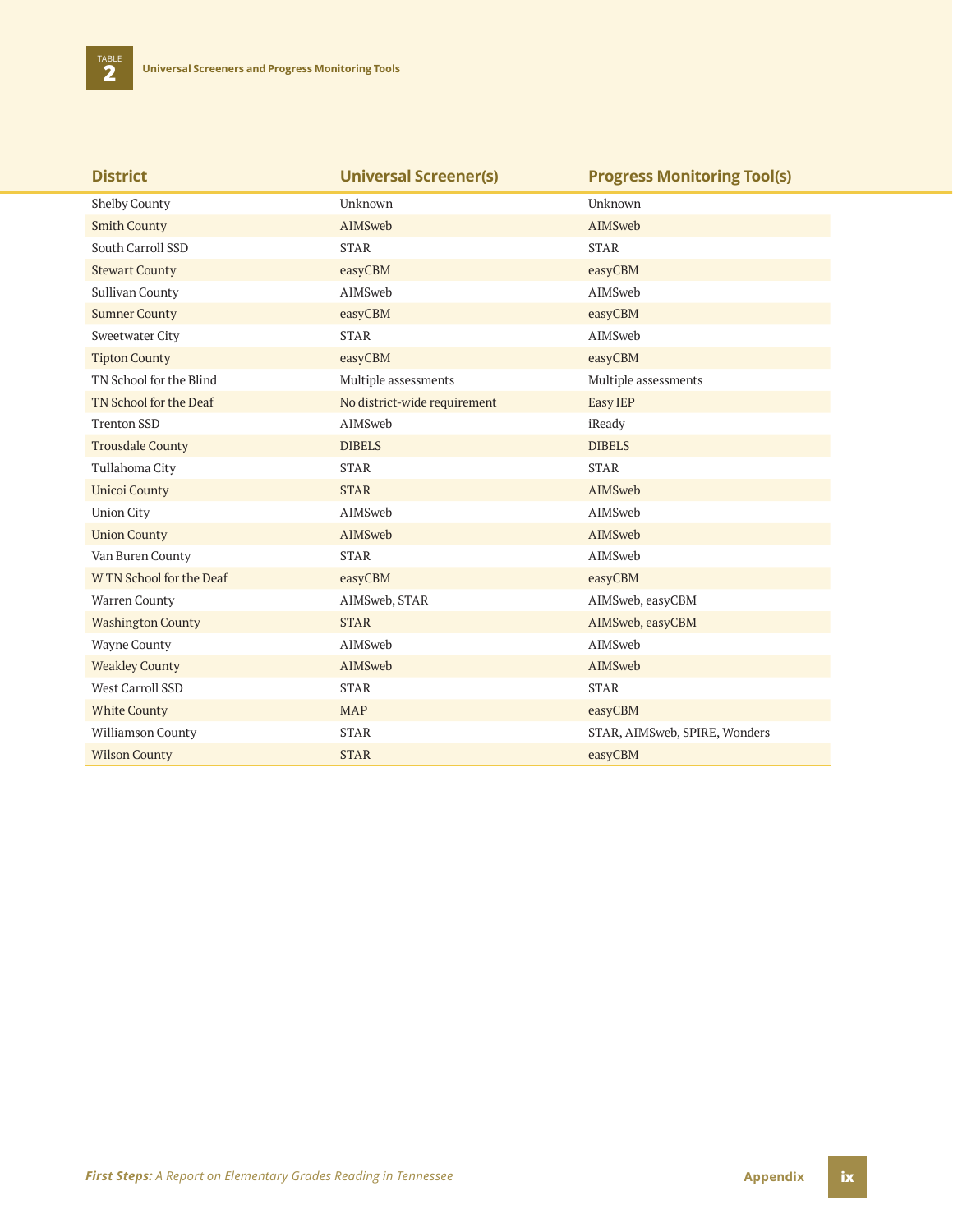# **Reading Program Funding Sources**

| TABLE |
|-------|
|       |
|       |

| <b>District</b>               | <b>Sources of Funding for Reading Programs</b> |
|-------------------------------|------------------------------------------------|
| Achievement School District   | federal, state                                 |
| Alamo City                    | federal, state                                 |
| Alcoa City                    | federal, state, local                          |
| Anderson County               | federal, state, local, private                 |
| Arlington Municipal           | federal, state, local                          |
| Athens City                   | federal, state, local                          |
| <b>Bartlett Municipal</b>     | federal, state, local                          |
| <b>Bedford County</b>         | federal, state, local                          |
| <b>Bells City</b>             | state, local                                   |
| <b>Benton County</b>          | state                                          |
| <b>Bledsoe County</b>         | federal, state, local                          |
| <b>Blount County</b>          | federal, state, local, private                 |
| <b>Bradford SSD</b>           | federal, state, local                          |
| <b>Bradley County</b>         | federal, state, local, private                 |
| <b>Bristol City</b>           | federal, state, local, private                 |
| Campbell County               | federal, state, local                          |
| Cannon County                 | federal, state, local                          |
| <b>Carter County</b>          | federal, state, local                          |
| Cheatham County               | federal, state, local                          |
| <b>Chester County</b>         | federal, state, local                          |
| Claiborne County              | federal, state, local                          |
| Clarksville-Montgomery County | federal, state, local                          |
| Clay County                   | federal, state, other                          |
| Cleveland City                | federal, state, local                          |
| Clinton City                  | federal, state, local                          |
| Cocke County                  | Unknown                                        |
| Coffee County                 | federal, state, local                          |
| Collierville Municipal        | federal, state, local                          |
| Crockett County               | state                                          |
| <b>Cumberland County</b>      | federal, state, local                          |
| Dayton City                   | state, local                                   |
| <b>Decatur County</b>         | federal, state, local                          |
| Dekalb County                 | federal, state, local                          |
| Dickson County                | Unknown                                        |
| Dyer County                   | state, local                                   |
| Dyersburg City                | federal, state, local                          |
| Elizabethton City             | federal, state, local                          |
| Etowah City                   | federal, state, local                          |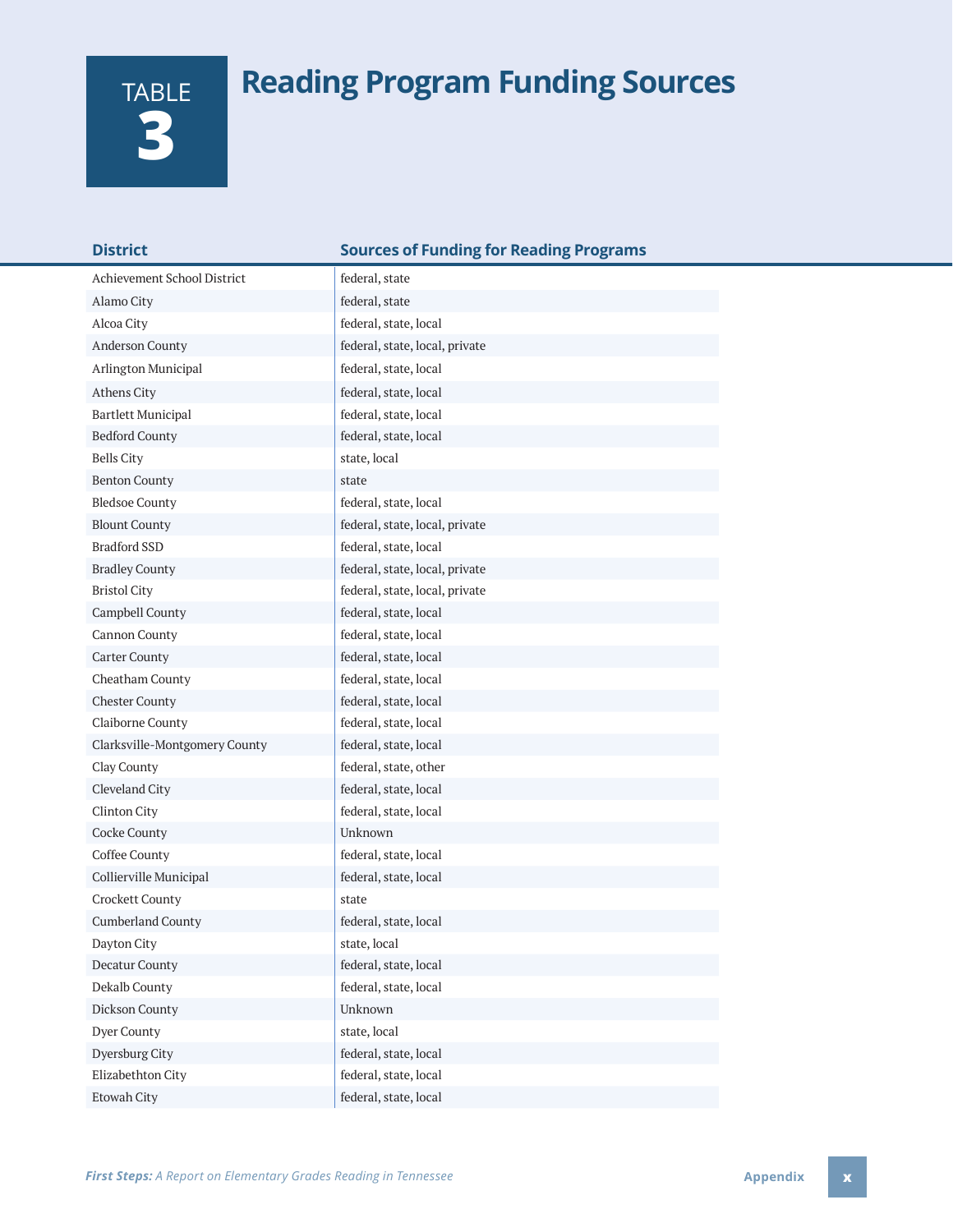| District |  |  |  |
|----------|--|--|--|

#### **Sources of Funding for Reading Programs**

| <b>Fayette County</b>    | federal, state, local, private |
|--------------------------|--------------------------------|
| Fayetteville City        | federal, state, local          |
| Fentress County          | federal, state, local          |
| Franklin County          | federal, state, local          |
| Franklin SSD             | federal, state, local          |
| Germantown Municipal     | federal, state, local          |
| Gibson SSD               | federal, state, local          |
| Giles County             | local                          |
| <b>Grainger County</b>   | federal, state, local          |
| <b>Greene County</b>     | federal, state, local          |
| Greeneville City         | federal, state, local          |
| <b>Grundy County</b>     | federal, state, local          |
| Hamblen County           | federal, state, local          |
| Hamilton County          | federal, state, local, private |
| Hancock County           | federal, state, local          |
| Hardeman County          | federal, state, local          |
| Hardin County            | federal, state, local          |
| Hawkins County           | federal, state, local          |
| Haywood County           | federal, state, local          |
| Henderson County         | federal, state, local          |
| Henry County             | federal, state                 |
| <b>Hickman County</b>    | federal, state, local          |
| Hollow Rock-Bruceton SSD | federal, state                 |
| <b>Houston County</b>    | federal, state                 |
| Humboldt City            | federal, state, local          |
| Humphreys County         | federal                        |
| Huntindon SSD            | federal, state, local          |
| Jackson County           | federal, state, local          |
| Jackson-Madison County   | federal, state, local, private |
| Jefferson County         | federal, state, local, private |
| Johnson City             | federal, state, local, other   |
| <b>Johnson County</b>    | federal, state, local, private |
| <b>Kingsport City</b>    | federal, state, local          |
| <b>Knox County</b>       | local                          |
| Lake County              | federal, state, local          |
| Lakeland Municipal       | federal, state, local          |
| Lauderdale County        | federal, state, local, other   |
| Lawrence County          | state, local                   |
| Lebanon SSD              | federal, state, local          |
| Lenoir City              | state, local                   |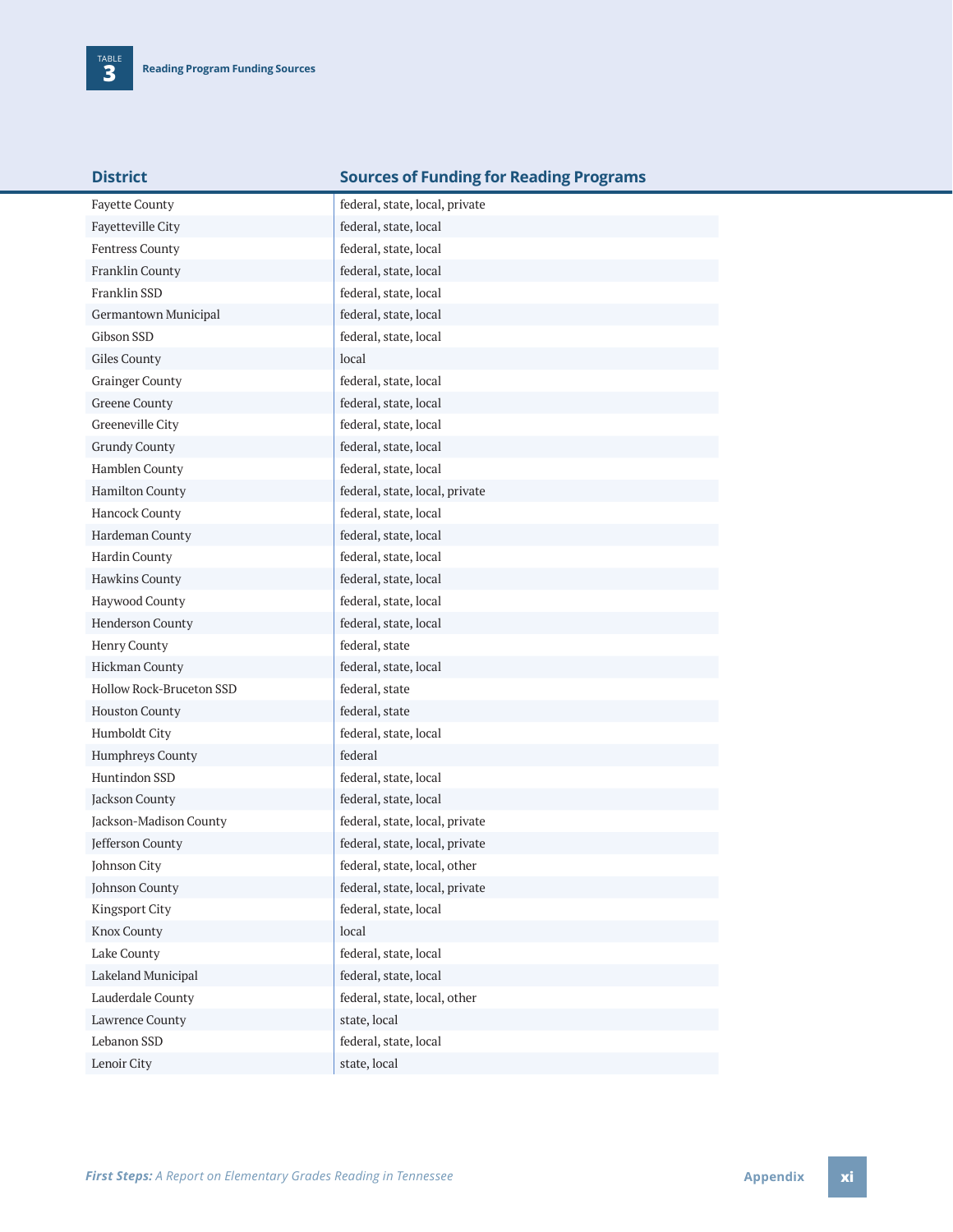| <b>District</b>            | <b>Sources of Funding for Reading Programs</b> |
|----------------------------|------------------------------------------------|
| Lewis County               | federal, state, local                          |
| Lexington City             | state, local                                   |
| <b>Lincoln County</b>      | federal, state, local, other                   |
| <b>Loudon County</b>       | federal, state, local                          |
| Macon County               | federal, state                                 |
| Manchester City            | federal, state, local                          |
| Marion County              | federal, state, local                          |
| Marshall County            | federal, state, local                          |
| Maryville City             | federal, state, local, private                 |
| Maury County               | federal, state, local                          |
| McKenzie SSD               | federal, state, local                          |
| McMinn County              | state, local                                   |
| McNairy County             | federal, state                                 |
| Meigs County               | federal, state, local                          |
| Metro Nashville (Davidson) | federal, state, local, other                   |
| Milan SSD                  | federal, state, local                          |
| Millington Municipal       | federal, state, local                          |
| Monroe County              | federal, state, local                          |
| Moore County               | state                                          |
| Morgan County              | Unknown                                        |
| Murfreesboro City          | federal, state, local                          |
| Newport City               | federal, state, local                          |
| Oak Ridge City             | federal, state, local, private, other          |
| Obion County               | federal, state, local                          |
| Oneida SSD                 | Unknown                                        |
| Overton County             | federal, state, local                          |
| Paris SSD                  | federal, state, local                          |
| Perry County               | federal, state, local                          |
| Pickett County             | federal, state                                 |
| Polk County                | federal, state, local, private                 |
| Putnam County              | federal, state, local, private, other          |
| Rhea County                | federal, state, local, private                 |
| Richard City               | state, local                                   |
| Roane County               | federal, state, local                          |
| Robertson County           | federal, state, local, private                 |
| Rogersville City           | federal, state, local                          |
| Rutherford County          | federal, local                                 |
| <b>Scott County</b>        | Unknown                                        |
| Sequatchie County          | state                                          |
| Sevier County              | local, state, and federal                      |
| Shelby County              | Unknown                                        |
| Smith County               | federal, state, local, private                 |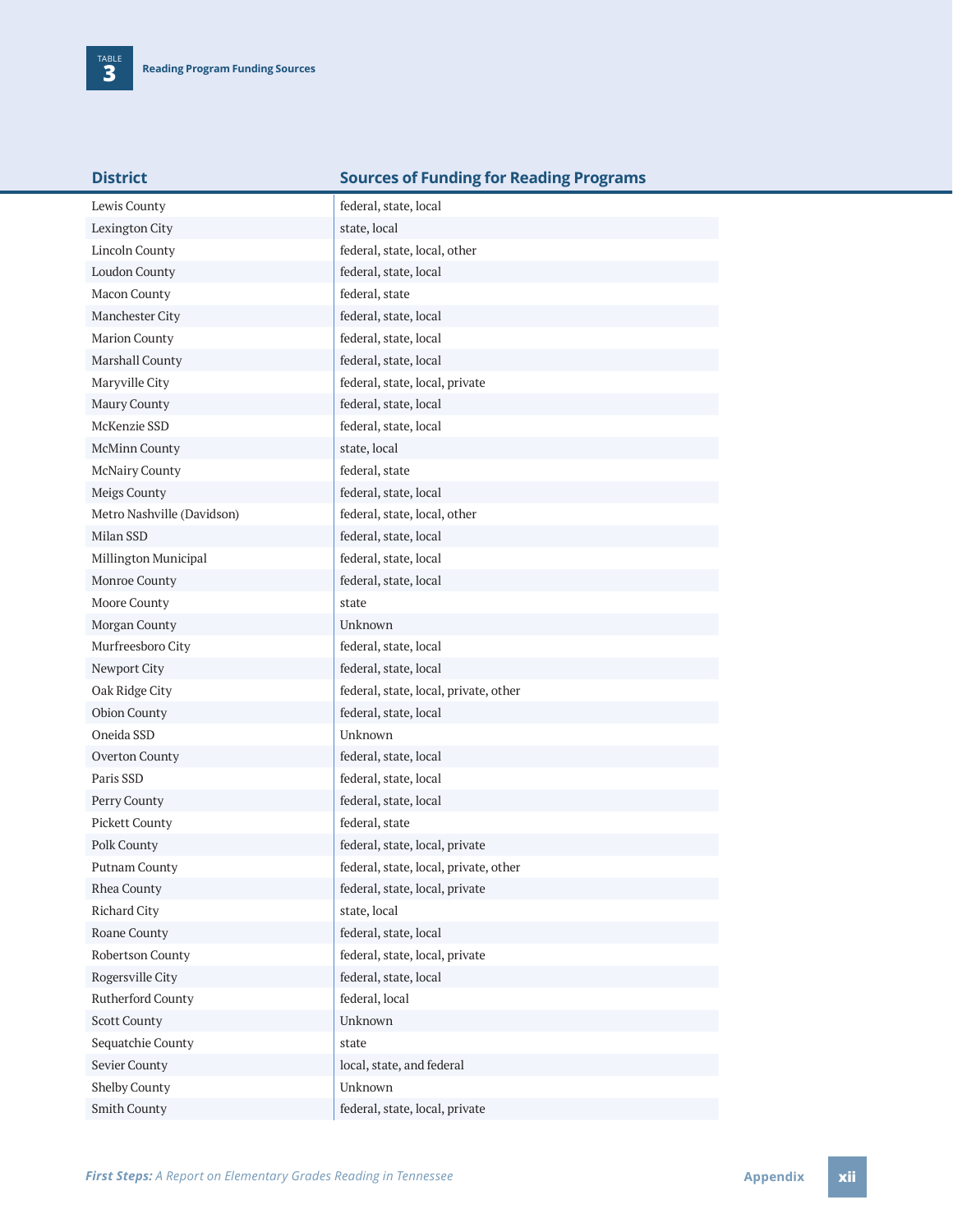| <b>District</b>          | <b>Sources of Funding for Reading Programs</b> |
|--------------------------|------------------------------------------------|
| South Carroll SSD        | state, local                                   |
| <b>Stewart County</b>    | federal, state, local                          |
| Sullivan County          | federal, state, local                          |
| <b>Sumner County</b>     | Unknown                                        |
| Sweetwater City          | Unknown                                        |
| <b>Tipton County</b>     | federal, state, local                          |
| TN School for the Blind  | Unknown                                        |
| TN School for the Deaf   | <b>NA</b>                                      |
| <b>Trenton SSD</b>       | state, local                                   |
| <b>Trousdale County</b>  | federal, state, local, private                 |
| Tullahoma City           | federal, state, local                          |
| Unicoi County            | federal, local                                 |
| <b>Union City</b>        | federal, state, local                          |
| <b>Union County</b>      | federal, state                                 |
| Van Buren County         | federal, state, local                          |
| W TN School for the Deaf | federal, state                                 |
| Warren County            | federal, state, local, private                 |
| <b>Washington County</b> | federal, state, local                          |
| <b>Wayne County</b>      | federal, state, local                          |
| <b>Weakley County</b>    | state, local                                   |
| <b>West Carroll SSD</b>  | federal, state, local                          |
| White County             | federal, local                                 |
| Williamson County        | local                                          |
| <b>Wilson County</b>     | federal, state, private                        |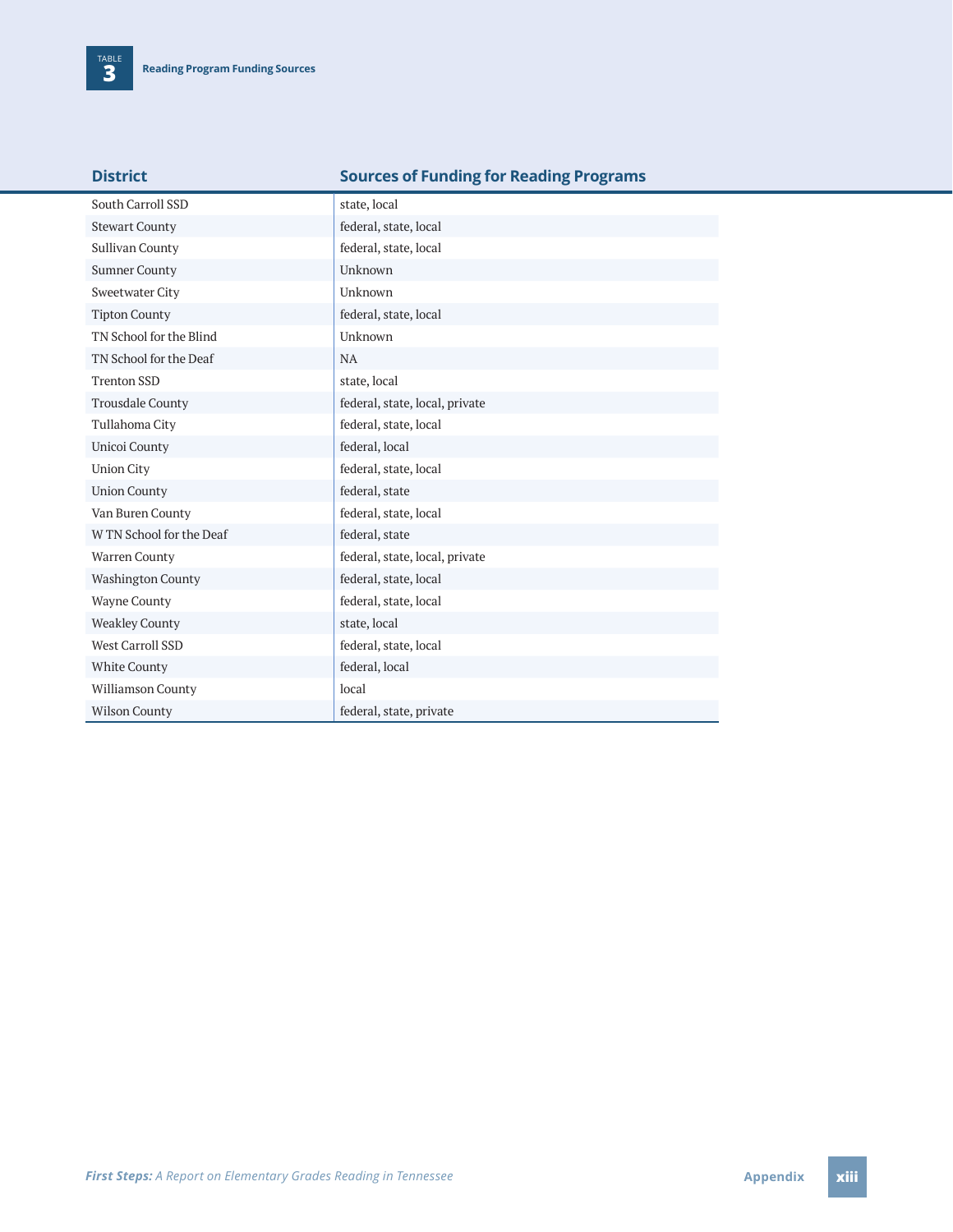TABLE **4**

## **Textbooks for Grades K–3**

| <b>District</b>               | <b>Textbook</b>                            | <b>Number Shipped Total Spent (\$)</b> |              |
|-------------------------------|--------------------------------------------|----------------------------------------|--------------|
| Achievement School District   | Unknown                                    | Unknown                                | Unknown      |
| Alamo City                    | READING STREET (SF PEARSON)                | 645                                    | 30,838.15    |
| Alcoa City                    | MY JOURNEYS (HARCOURT SCHOOL)              | 478                                    | 71,641.70    |
| <b>Anderson County</b>        | BENCHMARK LITERACY (BENCHMARK)             | 152                                    | 213,380.00   |
| <b>Anderson County</b>        | MY JOURNEYS (HARCOURT SCHOOL)              | 575                                    | 55,487.50    |
| Arlington Municipal           | SF READING (SF PEARSON)                    | 40                                     | 1,500.00     |
| Athens City                   | MY JOURNEYS (HARCOURT SCHOOL)              | 666                                    | 99,988.65    |
| <b>Bartlett Municipal</b>     | Unknown                                    | Unknown                                | Unknown      |
| <b>Bedford County</b>         | MY JOURNEYS (HARCOURT SCHOOL)              | 2643                                   | 390,491.95   |
| <b>Bells City</b>             | READING STREET (SF PEARSON)                | 832                                    | 37,069.88    |
| <b>Benton County</b>          | MY JOURNEYS (HARCOURT SCHOOL)              | 587                                    | 91,247.80    |
| <b>Bledsoe County</b>         | MY JOURNEYS (HARCOURT SCHOOL)              | 396                                    | 66,415.70    |
| <b>Bledsoe County</b>         | MY SIDEWALKS INTERVENTION KIT (SF PEARSON) | $\mathbf{1}$                           | 1,051.97     |
| <b>Bledsoe County</b>         | READING STREET (SF PEARSON)                | 391                                    | 18,756.27    |
| <b>Blount County</b>          | READING STREET (SF PEARSON)                | 8887                                   | 422,722.89   |
| <b>Bradford SSD</b>           | READING WONDERS (MCGRAW HILL)              | 162                                    | 21,423.24    |
| <b>Bradley County</b>         | READING WONDERS (MCGRAW HILL)              | 7368                                   | 385,968.69   |
| <b>Bristol City</b>           | MY JOURNEYS (HARCOURT SCHOOL)              | 867                                    | 140,298.80   |
| Campbell County               | MY JOURNEYS (HARCOURT SCHOOL)              | 1912                                   | 284,585.75   |
| <b>Cannon County</b>          | MY JOURNEYS (HARCOURT SCHOOL)              | 553                                    | 84, 165.85   |
| <b>Carter County</b>          | MY JOURNEYS (HARCOURT SCHOOL)              | 1556                                   | 241,334.45   |
| Cheatham County               | SF READING (SF PEARSON)                    | 76                                     | 2,214.00     |
| <b>Chester County</b>         | Unknown                                    | Unknown                                | Unknown      |
| Claiborne County              | MY JOURNEYS (HARCOURT SCHOOL)              | 1235                                   | 188,827.65   |
| Clarksville-Montgomery County | MY JOURNEYS (HARCOURT SCHOOL)              | 10064                                  | 1,463,861.60 |
| Clay County                   | MY JOURNEYS (HARCOURT SCHOOL)              | 350                                    | 49,681.55    |
| Cleveland City                | Unknown                                    | Unknown                                | Unknown      |
| Clinton City                  | MY JOURNEYS (HARCOURT SCHOOL)              | 535                                    | 79,988.70    |
| Cocke County                  | READING STREET (SF PEARSON)                | 4136                                   | 191,871.42   |
| Coffee County                 | READING STREET (SF PEARSON)                | 3506                                   | 164,750.32   |
| Collierville Municipal        | Unknown                                    | Unknown                                | Unknown      |
| <b>Crockett County</b>        | READING STREET (SF PEARSON)                | 378                                    | 20,282.66    |
| <b>Cumberland County</b>      | SAXON PHONICS (SAXON PUBLISHERS)           | 6                                      | 2,271.30     |
| <b>Cumberland County</b>      | SF READING (SF PEARSON)                    | 30                                     | 1,145.00     |
| Dayton City                   | READING STREET (SF PEARSON)                | 1254                                   | 56,389.38    |
| Decatur County                | Unknown                                    | Unknown                                | Unknown      |
| Dekalb County                 | MY JOURNEYS (HARCOURT SCHOOL)              | 846                                    | 127,842.65   |
| Dickson County                | READING WONDERS (MCGRAW HILL)              | 2947                                   | 442,203.18   |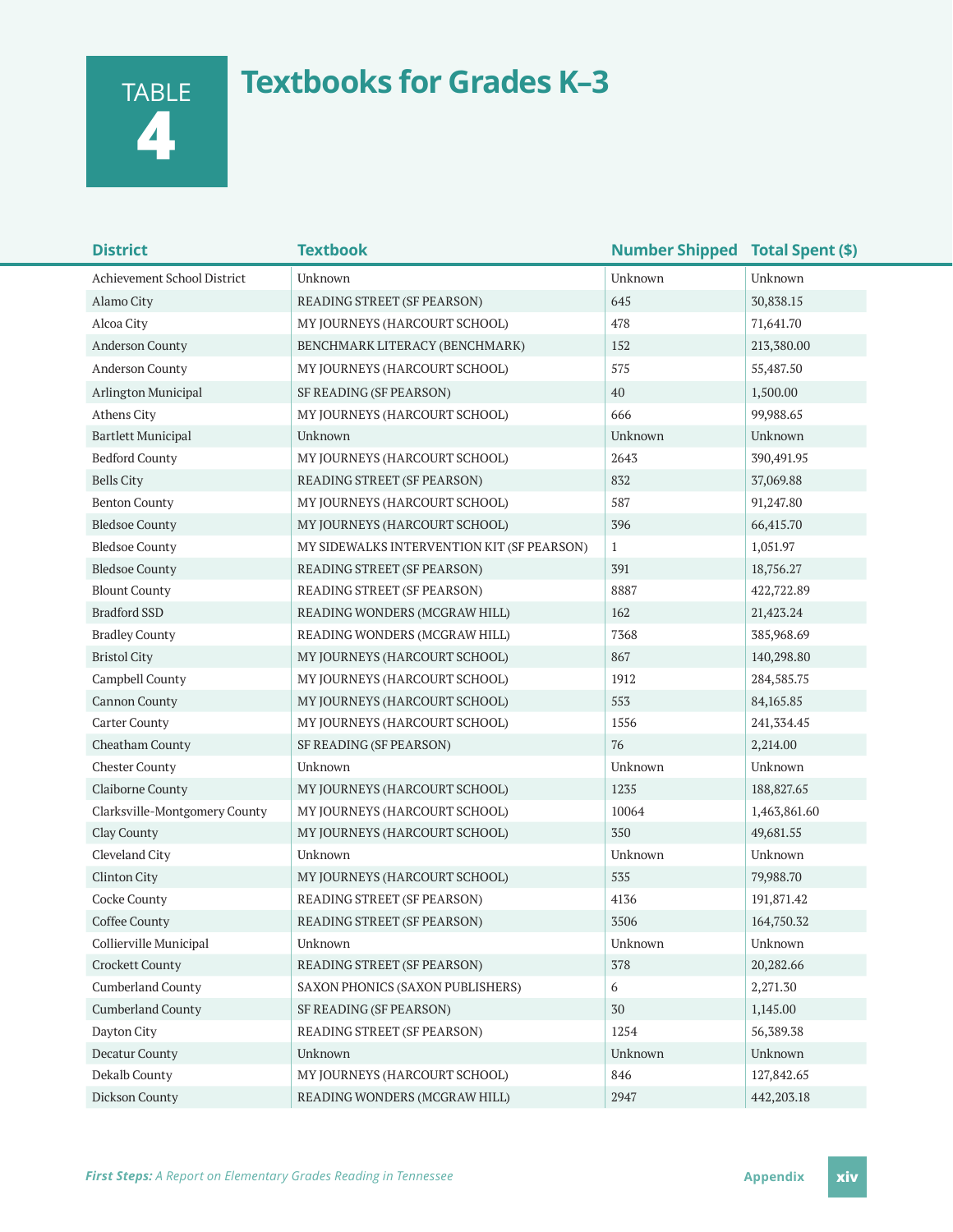| <b>District</b>          | <b>Textbook</b>                            | <b>Number Shipped Total Spent (\$)</b> |              |
|--------------------------|--------------------------------------------|----------------------------------------|--------------|
| Dyer County              | READING WONDERS (MCGRAW HILL)              | 1226                                   | 167,992.20   |
| Dyer County              | SAXON PHONICS (SAXON PUBLISHERS)           | 48                                     | 18,933.20    |
| Dyersburg City           | BENCHMARK LITERACY (BENCHMARK)             | 72                                     | 101,516.00   |
| Dyersburg City           | READING STREET (SF PEARSON)                | 514                                    | 24,128.58    |
| Elizabethton City        | Unknown                                    | Unknown                                | Unknown      |
| Etowah City              | MY JOURNEYS (HARCOURT SCHOOL)              | 199                                    | 23,057.70    |
| <b>Fayette County</b>    | MY JOURNEYS (HARCOURT SCHOOL)              | 1164                                   | 183,268.65   |
| Fayetteville City        | MY JOURNEYS (HARCOURT SCHOOL)              | 501                                    | 75,506.95    |
| Fentress County          | MY JOURNEYS (HARCOURT SCHOOL)              | 1306                                   | 140,058.45   |
| Fentress County          | SF READING (SF PEARSON)                    | 8                                      | 316.00       |
| Franklin County          | MY SIDEWALKS INTERVENTION KIT (SF PEARSON) | 8                                      | 8,711.82     |
| Franklin County          | READING STREET (SF PEARSON)                | 4780                                   | 213,213.93   |
| Franklin County          | SAXON PHONICS (SAXON PUBLISHERS)           | 64                                     | 23,861.80    |
| Franklin SSD             | READING WONDERS (MCGRAW HILL)              | 4412                                   | 241,064.67   |
| Germantown Municipal     | Unknown                                    | Unknown                                | Unknown      |
| Gibson County SSD        | MY JOURNEYS (HARCOURT SCHOOL)              | 1115                                   | 161,833.70   |
| Gibson County SSD        | MY SIDEWALKS INTERVENTION KIT (SF PEARSON) | $\overline{2}$                         | 1,798.00     |
| Giles County             | MY JOURNEYS (HARCOURT SCHOOL)              | 1043                                   | 163,777.55   |
| <b>Grainger County</b>   | HM READING (HOUGHTON MIFFLIN)              | 15                                     | 389.70       |
| <b>Grainger County</b>   | READING WONDERS (MCGRAW HILL)              | 1069                                   | 146,724.75   |
| Greene County            | MY JOURNEYS (HARCOURT SCHOOL)              | 1859                                   | 279,475.95   |
| Greeneville City         | BENCHMARK LITERACY (BENCHMARK)             | 16                                     | 37,792.00    |
| Greeneville City         | MY JOURNEYS (HARCOURT SCHOOL)              | 864                                    | 120,586.70   |
| <b>Grundy County</b>     | MY JOURNEYS (HARCOURT SCHOOL)              | 692                                    | 103,619.90   |
| Hamblen County           | MY SIDEWALKS INTERVENTION KIT (SF PEARSON) | $\overline{2}$                         | 2,103.94     |
| Hamblen County           | READING WONDERS (MCGRAW HILL)              | 3301                                   | 453,382.14   |
| Hamblen County           | SAXON PHONICS (SAXON PUBLISHERS)           | 16                                     | 6,094.40     |
| Hamilton County          | MY JOURNEYS (HARCOURT SCHOOL)              | 13218                                  | 1,979,894.70 |
| Hancock County           | READING STREET (SF PEARSON)                | 1046                                   | 46,428.62    |
| Hardeman County          | READING STREET (SF PEARSON)                | 3490                                   | 166,273.30   |
| Hardin County            | READING STREET (SF PEARSON)                | 2776                                   | 134,433.72   |
| <b>Hawkins County</b>    | MY JOURNEYS (HARCOURT SCHOOL)              | 1918                                   | 296,902.25   |
| <b>Hawkins County</b>    | MY SIDEWALKS INTERVENTION KIT (SF PEARSON) | $\mathbf{1}$                           | 1,200.00     |
| Haywood County           | MY JOURNEYS (HARCOURT SCHOOL)              | 840                                    | 131,544.10   |
| Henderson County         | MY SIDEWALKS INTERVENTION KIT (SF PEARSON) | 2                                      | 2,400.00     |
| Henderson County         | READING STREET (SF PEARSON)                | 3054                                   | 137,776.03   |
| Henry County             | READING WONDERS (MCGRAW HILL)              | 1803                                   | 95,781.00    |
| Hickman County           | MY JOURNEYS (HARCOURT SCHOOL)              | 903                                    | 142,971.80   |
| Hollow Rock-Bruceton SSD | MCG TREASURES (MCGRAW HILL)                | $\mathbf{1}$                           | 38.70        |
| Hollow Rock-Bruceton SSD | MY JOURNEYS (HARCOURT SCHOOL)              | 233                                    | 28,293.10    |
| <b>Houston County</b>    | MY JOURNEYS (HARCOURT SCHOOL)              | 418                                    | 59,655.40    |
| Humboldt City            | BENCHMARK LITERACY (BENCHMARK)             | $\mathbf{1}$                           | 695.00       |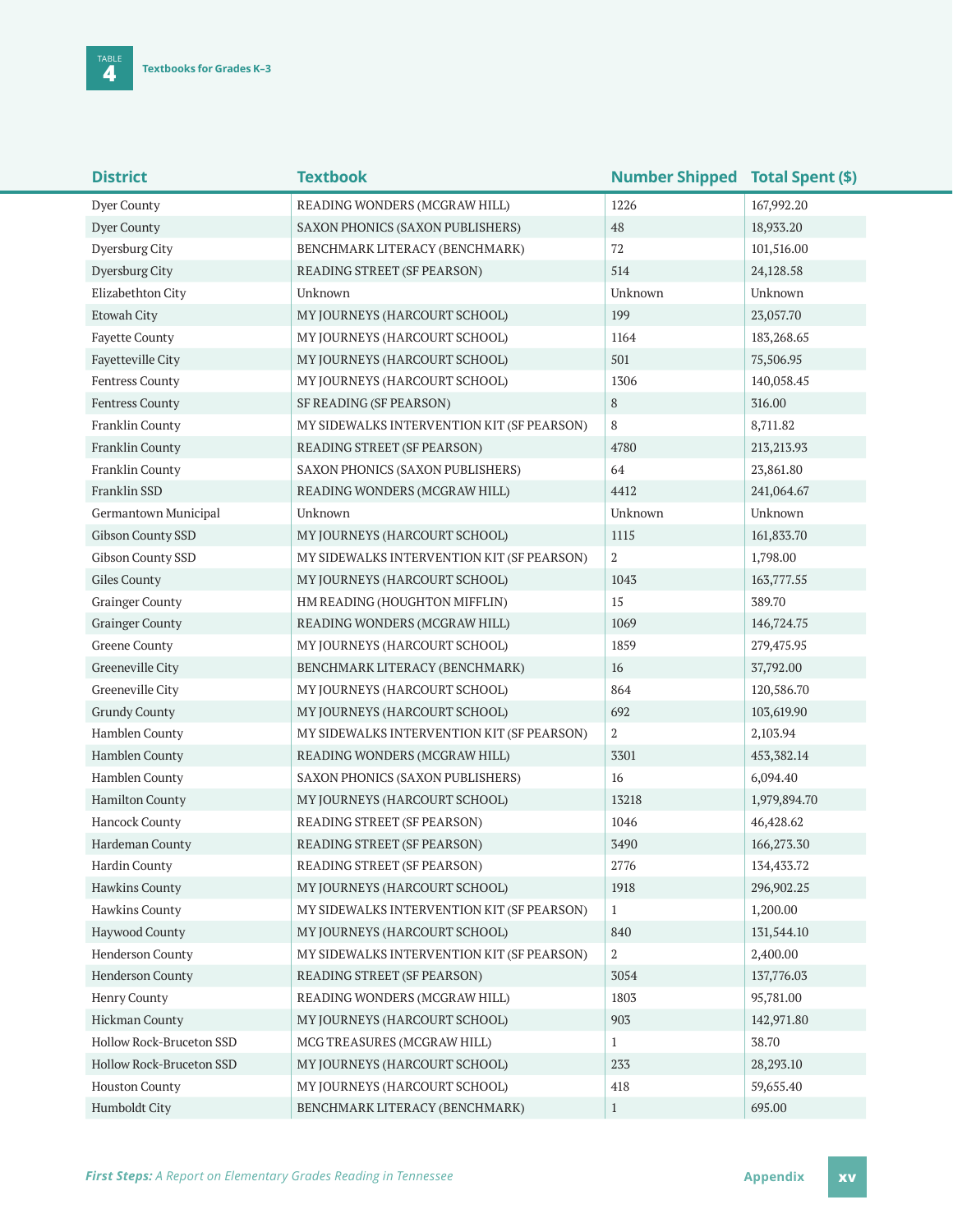| <b>District</b>            | <b>Textbook</b>                            | <b>Number Shipped Total Spent (\$)</b> |              |
|----------------------------|--------------------------------------------|----------------------------------------|--------------|
| Humboldt City              | MY JOURNEYS (HARCOURT SCHOOL)              | 329                                    | 52,615.30    |
| Humphreys County           | MY JOURNEYS (HARCOURT SCHOOL)              | 789                                    | 123,014.75   |
| Huntindon SSD              | MY JOURNEYS (HARCOURT SCHOOL)              | 395                                    | 57,695.35    |
| Jackson County             | MY JOURNEYS (HARCOURT SCHOOL)              | 474                                    | 73,816.30    |
| Jackson-Madison County     | READING STREET (SF PEARSON)                | 11077                                  | 525,607.19   |
| Jefferson County           | LANG.: COMP. LITERACY (SOPHRIS)            | 6                                      | 203.70       |
| <b>Jefferson County</b>    | REACH FOR READING (CENGAGE LEARNING)       | 151                                    | 237,756.42   |
| Johnson City               | MY JOURNEYS (HARCOURT SCHOOL)              | 2293                                   | 320, 322. 35 |
| Johnson County             | READING STREET (SF PEARSON)                | 2280                                   | 99,508.70    |
| <b>Kingsport City</b>      | BENCHMARK LITERACY (BENCHMARK)             | 114                                    | 272,058.00   |
| <b>Knox County</b>         | READING STREET (SF PEARSON)                | 51214                                  | 2,399,883.08 |
| Lake County                | MY JOURNEYS (HARCOURT SCHOOL)              | 260                                    | 41,236.40    |
| Lakeland Municipal         | Unknown                                    | Unknown                                | Unknown      |
| Lauderdale County          | Unknown                                    | Unknown                                | Unknown      |
| Lawrence County            | MY JOURNEYS (HARCOURT SCHOOL)              | 1762                                   | 282,923.55   |
| Lebanon SSD                | MY JOURNEYS (HARCOURT SCHOOL)              | 1434                                   | 207,232.95   |
| Lenoir City                | MY SIDEWALKS INTERVENTION KIT (SF PEARSON) | 6                                      | 6,755.91     |
| Lenoir City                | READING STREET (SF PEARSON)                | 1327                                   | 66,531.69    |
| Lewis County               | MY JOURNEYS (HARCOURT SCHOOL)              | 650                                    | 100,472.30   |
| Lexington City             | Unknown                                    | Unknown                                | Unknown      |
| Lincoln County             | MY JOURNEYS (HARCOURT SCHOOL)              | 1050                                   | 154,859.40   |
| Lincoln County             | READING STREET (SF PEARSON)                | 65                                     | 3,118.05     |
| Loudon County              | MY JOURNEYS (HARCOURT SCHOOL)              | 1475                                   | 222,456.80   |
| Macon County               | MY JOURNEYS (HARCOURT SCHOOL)              | 1165                                   | 164,736.25   |
| Manchester City            | MY JOURNEYS (HARCOURT SCHOOL)              | 578                                    | 91,523.10    |
| <b>Marion County</b>       | READING STREET (SF PEARSON)                | $\mathbf{1}$                           | 25.97        |
| <b>Marion County</b>       | SAXON PHONICS (SAXON PUBLISHERS)           | 12                                     | 4,617.60     |
| <b>Marion County</b>       | READING STREET (SF PEARSON)                | 3987                                   | 185,299.89   |
| Marshall County            | MY JOURNEYS (HARCOURT SCHOOL)              | 1415                                   | 214,959.55   |
| Maryville City             | MY JOURNEYS (HARCOURT SCHOOL)              | 1229                                   | 184,576.25   |
| Maury County               | MY JOURNEYS (HARCOURT SCHOOL)              | 1050                                   | 101,325.00   |
| McKenzie SSD               | MY JOURNEYS (HARCOURT SCHOOL)              | 366                                    | 55,926.90    |
| <b>McMinn County</b>       | MY JOURNEYS (HARCOURT SCHOOL)              | 1500                                   | 217,945.45   |
| <b>McNairy County</b>      | READING WONDERS (MCGRAW HILL)              | 1235                                   | 170,950.59   |
| Meigs County               | MY JOURNEYS (HARCOURT SCHOOL)              | 514                                    | 77,520.20    |
| Meigs County               | SAXON PHONICS (SAXON PUBLISHERS)           | 8                                      | 2,579.20     |
| Metro Nashville (Davidson) | READING WONDERS (MCGRAW HILL)              | 140                                    | 12,960.00    |
| Milan SSD                  | MY JOURNEYS (HARCOURT SCHOOL)              | 506                                    | 74,155.65    |
| Millington Municipal       | SF READING (SF PEARSON)                    | 67                                     | 2,528.50     |
| Monroe County              | MY JOURNEYS (HARCOURT SCHOOL)              | 1482                                   | 214,805.20   |
| Moore County               | READING STREET (SF PEARSON)                | 854                                    | 38,778.38    |
| Morgan County              | READING STREET (SF PEARSON)                | 2935                                   | 130, 379. 45 |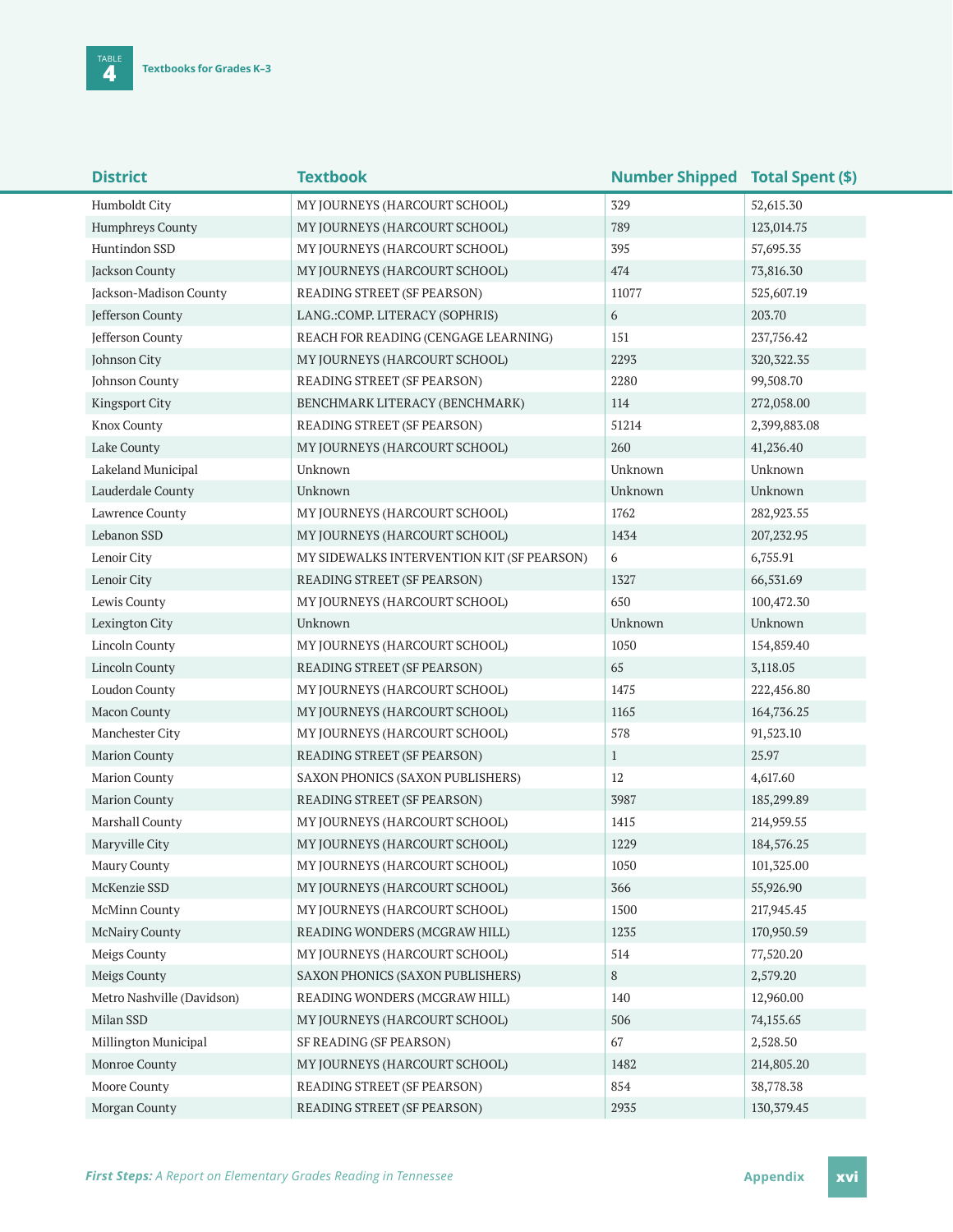| <b>District</b>          | <b>Textbook</b>                            | <b>Number Shipped Total Spent (\$)</b> |              |
|--------------------------|--------------------------------------------|----------------------------------------|--------------|
| Murfreesboro City        | MY SIDEWALKS INTERVENTION KIT (SF PEARSON) | 1                                      | 1,051.97     |
| Newport City             | READING STREET (SF PEARSON)                | 1024                                   | 47,158.78    |
| Oak Ridge City           | BENCHMARK LITERACY (BENCHMARK)             | 28                                     | 67,212.00    |
| Oak Ridge City           | MY JOURNEYS (HARCOURT SCHOOL)              | 1334                                   | 195,901.40   |
| Obion County             | BENCHMARK LITERACY (BENCHMARK)             | 124                                    | 169,327.00   |
| Oneida SSD               | Unknown                                    | Unknown                                | Unknown      |
| Overton County           | READING STREET (SF PEARSON)                | 2980                                   | 139,592.60   |
| Paris SSD                | BENCHMARK LITERACY (BENCHMARK)             | 33                                     | 80,905.00    |
| Paris SSD                | MY JOURNEYS (HARCOURT SCHOOL)              | 215                                    | 20,747.50    |
| Perry County             | MY SIDEWALKS INTERVENTION KIT (SF PEARSON) | $\mathbf{1}$                           | 1,051.97     |
| Perry County             | READING STREET (SF PEARSON)                | 1198                                   | 54,086.32    |
| <b>Pickett County</b>    | MY JOURNEYS (HARCOURT SCHOOL)              | 204                                    | 33,006.90    |
| Polk County              | MY JOURNEYS (HARCOURT SCHOOL)              | 384                                    | 58, 351. 20  |
| Putnam County            | READING WONDERS (MCGRAW HILL)              | 3377                                   | 466,869.81   |
| Rhea County              | MY JOURNEYS (HARCOURT SCHOOL)              | 1498                                   | 232,639.75   |
| <b>Richard City</b>      | Unknown                                    | Unknown                                | Unknown      |
| Roane County             | Unknown                                    | Unknown                                | Unknown      |
| Robertson County         | MY JOURNEYS (HARCOURT SCHOOL)              | 3204                                   | 492,485.85   |
| Rogersville City         | MY JOURNEYS (HARCOURT SCHOOL)              | 100                                    | 9,650.00     |
| Rogersville City         | READING WONDERS (MCGRAW HILL)              | 250                                    | 42,924.90    |
| <b>Rutherford County</b> | READING WONDERS (MCGRAW HILL)              | 46529                                  | 1,542,765.51 |
| <b>Scott County</b>      | MY JOURNEYS (HARCOURT SCHOOL)              | 634                                    | 113,663.10   |
| <b>Scott County</b>      | READING STREET (SF PEARSON)                | 568                                    | 27,246.96    |
| Sequatchie County        | MY JOURNEYS (HARCOURT SCHOOL)              | 215                                    | 20,747.50    |
| Sequatchie County        | READING STREET (SF PEARSON)                | 1610                                   | 73,486.70    |
| Sevier County            | MY JOURNEYS (HARCOURT SCHOOL)              | 3722                                   | 576,160.40   |
| Shelby County            | MY JOURNEYS (HARCOURT SCHOOL)              | 31113                                  | 4,732,614.20 |
| <b>Shelby County</b>     | MY SIDEWALKS INTERVENTION KIT (SF PEARSON) | $\mathbf{1}$                           | 1,200.00     |
| <b>Shelby County</b>     | SF READING (SF PEARSON)                    | 64                                     | 2,104.00     |
| Smith County             | READING WONDERS (MCGRAW HILL)              | 905                                    | 126,633.60   |
| South Carroll SSD        | MY JOURNEYS (HARCOURT SCHOOL)              | 35                                     | 3,377.50     |
| <b>Stewart County</b>    | Unknown                                    | Unknown                                | Unknown      |
| Sullivan County          | MY JOURNEYS (HARCOURT SCHOOL)              | 2314                                   | 364,724.20   |
| <b>Sumner County</b>     | MY JOURNEYS (HARCOURT SCHOOL)              | 8717                                   | 1,284,789.50 |
| Sweetwater City          | MY JOURNEYS (HARCOURT SCHOOL)              | 643                                    | 93,777.25    |
| <b>Tipton County</b>     | READING WONDERS (MCGRAW HILL)              | 7180                                   | 456,205.80   |
| TN School for Blind      | Unknown                                    | Unknown                                | Unknown      |
| TN School for Deaf       | READING STREET (SF PEARSON)                | Unknown                                | Unknown      |
| <b>Trenton SSD</b>       | MY JOURNEYS (HARCOURT SCHOOL)              | 368                                    | 56,071.30    |
| <b>Trousdale County</b>  | MY JOURNEYS (HARCOURT SCHOOL)              | 445                                    | 61,164.40    |
| Tullahoma City           | MY JOURNEYS (HARCOURT SCHOOL)              | 1088                                   | 159,302.60   |
| <b>Unicoi County</b>     | MY JOURNEYS (HARCOURT SCHOOL)              | 610                                    | 92,362.50    |